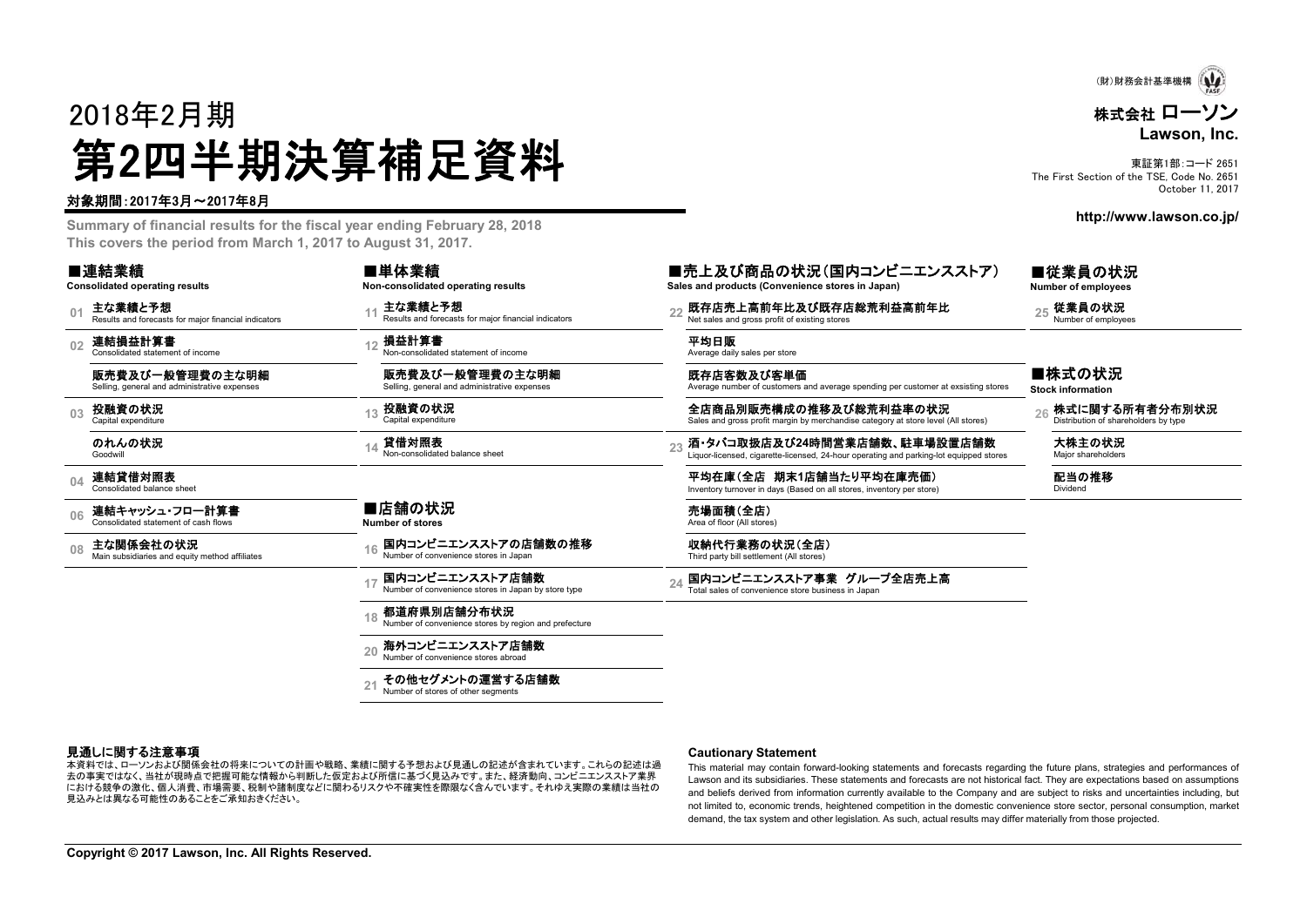### **■主な業績と予想** Results and forecasts for major financial indicators

|                                                                                                    |                                  | 2016年度/FY2016 |                                      |         | 2017年度/FY2017                    |         |                                                   |         |
|----------------------------------------------------------------------------------------------------|----------------------------------|---------------|--------------------------------------|---------|----------------------------------|---------|---------------------------------------------------|---------|
|                                                                                                    | 第2四半期/1H<br>2016.3.1 - 2016.8.31 |               | 通期/Full year<br>2016.3.1 - 2017.2.28 |         | 第2四半期/1H<br>2017.3.1 - 2017.8.31 |         | 通期計画/Full year (Forecast)<br>2017.3.1 - 2018.2.28 |         |
|                                                                                                    | 金額/Amount                        | 前年比/YoY       | 金額/Amount                            | 前年比/YoY | 金額/Amount                        | 前年比/YoY | 金額/Amount                                         | 前年比/YoY |
| $*1$<br>チェーン全店売上高(百万円)<br>Net sales of convenience stores (millions of yen)                        | 1.076.517                        | 104.0%        | 2.157.951                            | 105.3%  | 1.148.545                        | 106.7%  | 2.310.000                                         | 107.0%  |
| 加盟店売上高(百万円)<br>Net sales of franchised stores (millions of yen)                                    | 991.076                          | 103.8%        | 1.969.920                            | 104.3%  | 1,052,587                        | 106.2%  |                                                   |         |
| 直営店売上高(百万円)<br>Net sales of company-operated stores (millions of yen)                              | 85.440                           | 105.5%        | 188.030                              | 116.3%  | 95,957                           | 112.3%  |                                                   |         |
| $*2$<br><b>営業総収入</b> (百万円) Gross operating revenue (millions of yen)                               | 306.231                          | 105.8%        | 631.288                              | 108.2%  | 329.402                          | 107.6%  | 672,000                                           | 106.4%  |
| <b>営業総利益</b> (百万円) Operating gross profit (millions of yen)                                        | 226.196                          | 105.7%        | 457.033                              | 106.9%  | 239,325                          | 105.8%  |                                                   |         |
| (対チェーン全店売上高比)<br>(Operating gross profit on Net sales of convenience stores)                       | 21.0%                            |               | 21.2%                                |         | 20.8%                            |         |                                                   |         |
| 販売費及び一般管理費(百万円)<br>Selling, general and administrative expenses (millions of yen)                  | 186,270                          | 108.4%        | 383,260                              | 108.0%  | 200,380                          | 107.6%  |                                                   |         |
| (対チェーン全店売上高比)<br>(Selling, general and administrative expenses on Net sales of convenience stores) | 17.3%                            |               | 17.8%                                |         | 17.4%                            |         |                                                   |         |
| <b>営業利益</b> (百万円) Operating income (millions of yen)                                               | 39.925                           | 95.0%         | 73.772                               | 101.7%  | 38.945                           | 97.5%   | 68.500                                            | 92.9%   |
| (対チェーン全店売上高比)<br>(Operating income on Net sales of convenience stores)                             | 3.7%                             |               | 3.4%                                 |         | 3.4%                             |         |                                                   |         |
| 経常利益 (百万円) Ordinary income (millions of yen)                                                       | 38.384                           | 94.1%         | 73.014                               | 104.9%  | 38.456                           | 100.2%  | 65.500                                            | 89.7%   |
| 親会社株主に帰属する四半期(当期)純利益(百万円)<br>Profit attributable to owners of parent (millions of yen)             | 22.608                           | 114.1%        | 36.400                               | 116.0%  | 23.644                           | 104.6%  | 33.500                                            | 92.0%   |
| 1株当たり四半期(当期)純利益 (円) Net Profit per share (yen)                                                     | 226.07                           |               | 363.96                               |         | 236.36                           |         | $334.81$ <sup>*3</sup>                            |         |
| 純資産 (百万円) Net assets (millions of yen)                                                             | 280.472                          |               | 285,995                              |         | 289,797                          |         |                                                   |         |
| 総資産 (百万円) Total assets (millions of yen)                                                           | 873.766                          |               | 866.577                              |         | 918.597                          |         | $\overline{\phantom{m}}$                          |         |
| 1株当たり純資産 (円) Net assets per share (yen)                                                            | 2.714.74                         |               | 2,748.39                             |         | 2,836.58                         |         | $\overline{\phantom{m}}$                          |         |
| 総資産四半期(当期)純利益率 ROA                                                                                 |                                  | 2.7%          |                                      | 4.4%    |                                  | 2.7%    | $\overline{\phantom{0}}$                          |         |
| 自己資本四半期(当期)純利益率 ROE                                                                                |                                  | 8.4%          | 13.5%                                |         |                                  | 8.5%    | $\overline{\phantom{m}}$                          |         |
| 流動比率 Current ratio                                                                                 | 74.8%                            |               | 69.9%                                |         | 67.6%                            |         | $\overline{\phantom{0}}$                          |         |
| 固定比率 Fixed ratio                                                                                   | 219.1%                           |               | 224.6%                               |         | 228.6%                           |         | $\overline{\phantom{m}}$                          |         |
| 自己資本比率 Shareholders' equity ratio                                                                  | 31.1%                            |               | 31.7%                                |         | 30.9%                            |         | $\overline{\phantom{m}}$                          |         |
| (注)                                                                                                | Notes:                           |               |                                      |         |                                  |         |                                                   |         |

 および成城石井事業の店舗売上高等の合計を記載しています。 \*1 チェーン全店売上高は、㈱ローソン単体および連結子会社を対象とし、 国内コンビニエンスストア事業、海外事業

なお、成城石井事業については直営の成城石井店舗のみを集計しております。

\*2 営業総収入は直営店売上高、加盟店からの収入等の合計です。

\*3 計画の1株当たり当期純利益に関しては、2017年8月31日現在の期末発行済株式数を用いて算出しております。

\*1 The net sales of convenience stores include Lawson, Inc. and its consolidated subsidiaries.

Therefore, it is a sum of total sales of domestic convenience stores business, overseas business and Seijo Ishii business. In addition, for Seijo Ishii business, it is a total of its company-operated stores.

\*2 The gross operating revenue is a sum of total sales of company-operated stores, income from franchised stores and others.

\*3 Forecasted profit per share is calculated based on the number of outstanding shares as of August 31, 2017.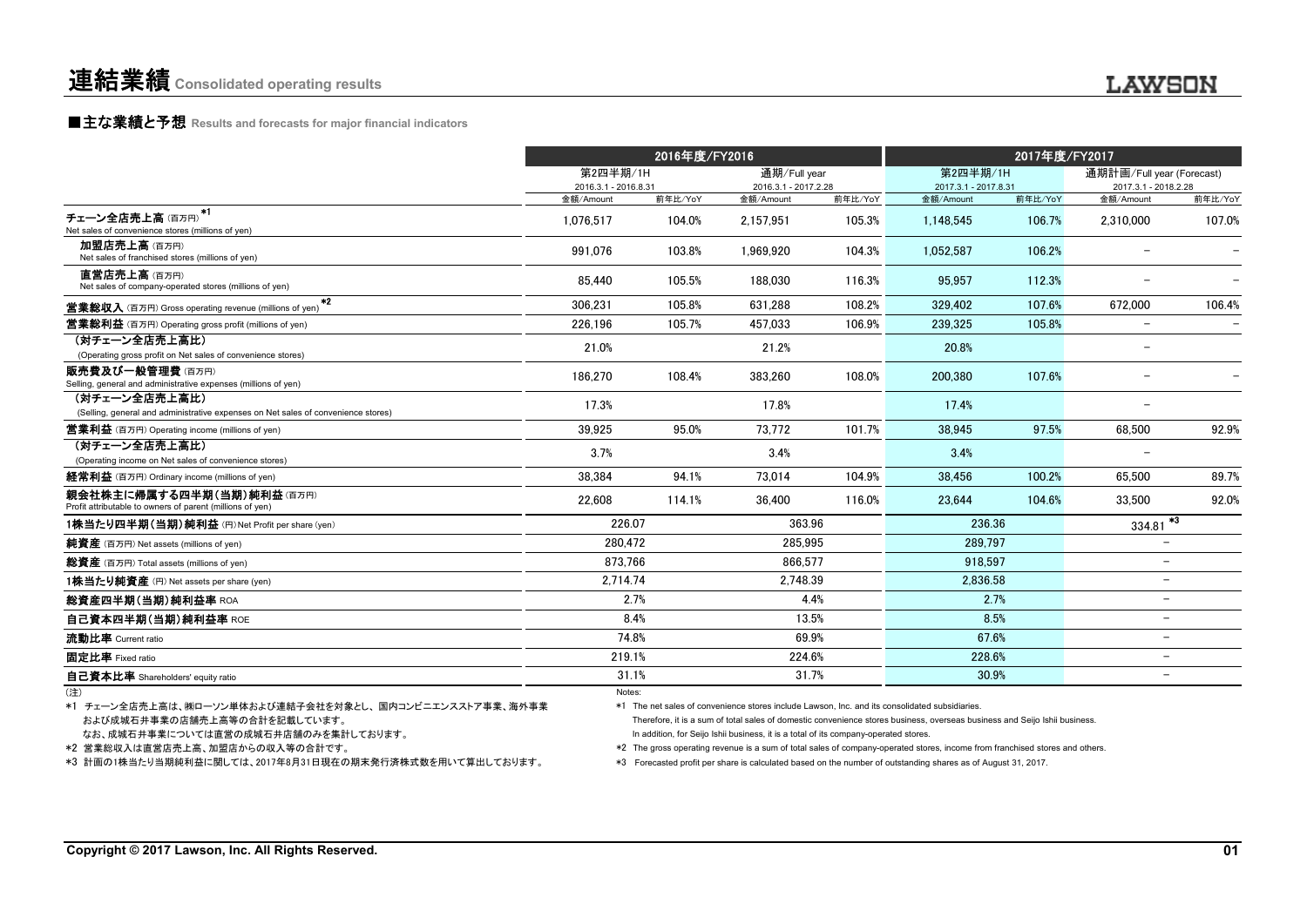# 連結業績**Consolidated operating results** ....

# ■連結損益計算書 **Consolidated statement of income**

|                                                                    | 2016年度1H                 |                          | 2017年度1H             |         | 前年増減                |
|--------------------------------------------------------------------|--------------------------|--------------------------|----------------------|---------|---------------------|
|                                                                    | 2016.3.1 - 2016.8.31     |                          | 2017.3.1 - 2017.8.31 |         | Increase (Decrease) |
|                                                                    | 百万円/Millions of yen      | 前年比/YoY                  | 百万円/Millions of yen  | 前年比/YoY | 百万円/Millions of yen |
| $B + E$<br>A.営業総収入 Gross operating revenue                         | 306,231                  | 105.8%                   | 329.402              | 107.6%  | 23,171              |
| B.売上高 Net sales. <sup>*1</sup>                                     | 116,997                  | 106.4%                   | 131,033              | 112.0%  | 14,036              |
| $*2$<br>C.売上原価 Cost of sales                                       | 80,034                   | 106.1%                   | 90,077               | 112.5%  | 10,042              |
| *3<br>$B - C$<br>D.売上総利益 Gross profit                              | 36,962                   | 107.1%                   | 40.956               | 110.8%  | 3,993               |
| $F + G$<br><b>E.営業収入</b> Operating revenues                        | 189,234                  | 105.5%                   | 198,369              | 104.8%  | 9,135               |
| F.加盟店からの収入 Income from franchised stores                           | 139,422                  | 105.4%                   | 147,248              | 105.6%  | 7,825               |
| G.その他の営業収入 Other operating revenue                                 | 49,811                   | 105.7%                   | 51,120               | 102.6%  | 1,309               |
| $A - C = D + E$<br><b>H.営業総利益</b> Operating gross profit           | 226,196                  | 105.7%                   | 239,325              | 105.8%  | 13,128              |
| <b>I.販売費及び一般管理費</b> Selling, general and administrative expenses   | 186,270                  | 108.4%                   | 200,380              | 107.6%  | 14,109              |
| $H - I$<br><b>J.営業利益</b> Operating income                          | 39,925                   | 95.0%                    | 38.945               | 97.5%   | $-980$              |
| 営業外収益 Non-operating income                                         | 1.905                    | 132.3%                   | 1.887                | 99.1%   | $-17$               |
| 営業外費用 Non-operating expenses                                       | 3,447                    | 128.2%                   | 2,376                | 68.9%   | $-1,071$            |
| 経常利益 Ordinary income                                               | 38,384                   | 94.1%                    | 38.456               | 100.2%  | 72                  |
| 特別利益 Extraordinary income                                          | $\overline{\phantom{m}}$ | $\overline{\phantom{0}}$ | 302                  |         | 302                 |
| 特別損失 Extraordinary losses                                          | 2,551                    | 39.0%                    | 2,111                | 82.8%   | $-439$              |
| 税金等調整前四半期純利益 Profit before income taxes                            | 35,832                   | 101.9%                   | 36.648               | 102.3%  | 815                 |
| 法人税、住民税及び事業税 Income taxes - current                                | 9,399                    | 80.0%                    | 10.581               | 112.6%  | 1,182               |
| 法人税等調整額 Income taxes - deferred                                    | 3,387                    | 105.2%                   | 2,157                | 63.7%   | $-1,229$            |
| 四半期純利益 Profit                                                      | 23,045                   | 114.2%                   | 23,908               | 103.7%  | 862                 |
| 非支配株主に帰属する四半期純利益 Profit attribiutable to non-controlling interests | 437                      | 117.0%                   | 263                  | 60.4%   | $-173$              |
| 親会社株主に帰属する四半期純利益 Profit attributable to owners of parent           | 22,608                   | 114.1%                   | 23,644               | 104.6%  | 1,035               |

■販売費及び一般管理費の主な明細 **Selling, general and administrative expenses**

|                                                          | 2016年度1H             |                        |                                                                                              |         | 前年増減                |  |
|----------------------------------------------------------|----------------------|------------------------|----------------------------------------------------------------------------------------------|---------|---------------------|--|
|                                                          | 2016.3.1 - 2016.8.31 |                        | 2017.3.1 - 2017.8.31                                                                         |         | Increase (Decrease) |  |
|                                                          | 百万円/Millions of yen  | 前年比/YoY                | 百万円/Millions of yen                                                                          | 前年比/YoY | 百万円/Millions of yen |  |
| 地代家賃 Rents                                               | 56.268               | 105.4%                 | 60,905                                                                                       | 108.2%  | 4,637               |  |
| 人件費 Personnel expenses                                   | 35.542               | 104.3%                 | 39.277                                                                                       | 110.5%  | 3,734               |  |
| 有形固定資産減価償却費 Depreciation of property and store equipment | 21.877               | 111.8%                 | 22.753                                                                                       | 104.0%  | 876                 |  |
| 広告宣伝費 Advertising expenses                               | 16.139               | 120.4%                 | 14.229                                                                                       | 88.2%   | $-1,909$            |  |
| <b>販売手数料</b> Sales commission                            | 14.024               | 117.5%                 | 18.322                                                                                       | 130.7%  | 4.298               |  |
| その他 Other                                                | 42.419               | 107.3%                 | 44.891                                                                                       | 105.8%  | 2,472               |  |
| 合計 Total                                                 | 186.270              | 108.4%                 | 200.380                                                                                      | 107.6%  | 14.109              |  |
| (注)                                                      | Notes:               |                        |                                                                                              |         |                     |  |
| *1 「売上高」は、直営店売上高、Eコマース売上高、卸売事業売上高等の合計です。                 |                      |                        | *1 Net sales of company-operated stores, e-commerce business, wholesale business and others. |         |                     |  |
| *2 「売上原価」は、商品売上原価です。                                     |                      | *2 Cost of goods sold. |                                                                                              |         |                     |  |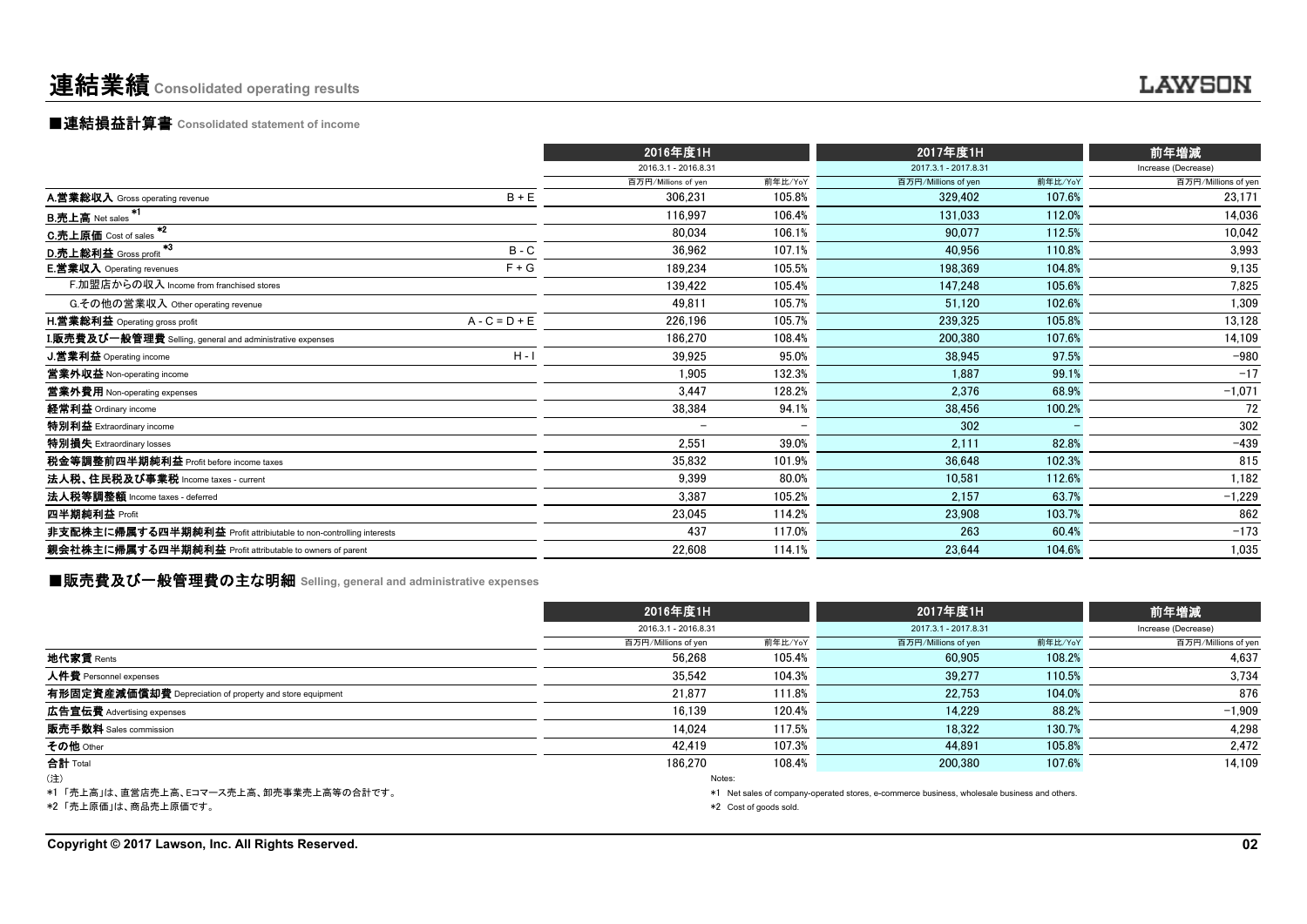# ■投融資の状況 **Capital expenditure**

|                                                          | 2016年度1H             | 2017年度1H             | 前年増減                | 2017年度計画                         |
|----------------------------------------------------------|----------------------|----------------------|---------------------|----------------------------------|
|                                                          | 2016.3.1 - 2016.8.31 | 2017.3.1 - 2017.8.31 | Increase (Decrease) | Forecasts / 2017.3.1 - 2018.2.28 |
|                                                          | 百万円/Millions of yen  | 百万円/Millions of yen  | 百万円/Millions of yen | 百万円/Millions of yen              |
| 新店投資 New store investments                               | 16.860               | 28.674               | 11.813              | 69.000                           |
| 既存店投資 Existing store investments                         | 3.318                | 2,235                | $-1.082$            | 8.500                            |
| システム関連投資 IT - related investments                        | 7.662                | 9.004                | 1,342               | 18.000                           |
| その他 Other                                                | 983                  | 4,672                | 3,689               | 5,500                            |
| 投資小計 Subtotal                                            | 28,824               | 44,587               | 15.763              | 101,000                          |
| 出資·融資 Investments and advances                           | 707                  | 264                  | $-443$              | 5,000                            |
| リース Leases                                               | 25,196               | 22,130               | $-3,066$            | 63,000                           |
| 合計 Total                                                 | 54,728               | 66,982               | 12,253              | 169,000                          |
| 有形固定資産減価償却費 Depreciation of property and store equipment | 21.929               | 22.803               | 873                 | 47,700                           |
| 無形固定資産償却費 Amortization of intangible assets              | 5.041                | 5,108                | 66                  | 11.900                           |
| 減価償却費合計 Total depreciation and amortization              | 26,971               | 27,911               | 940                 | 59,600                           |
| (注)                                                      |                      | Note:                |                     |                                  |

\* リース債務の返済による支出は、2016年度第2四半期累計期間は14,698百万円、2017年度第2四半期累計期間は16,365百万円です。

\* The amount of repayments of lease obligations (consolidated) is 14,698 millions of yen in the first half of fiscal year 2016 and 16,365 millions of yen in the first half of fiscal year 2017.

# ■のれんの状況 Goodwill

|                                                    | 2016年度1H                    |        | 2017年度1H                    |        | 前年増減                |
|----------------------------------------------------|-----------------------------|--------|-----------------------------|--------|---------------------|
|                                                    | 2016.3.1 - 2016.8.31        |        | 2017.3.1 - 2017.8.31        |        | Increase (Decrease) |
|                                                    | 百万円/Millions of yen 前年比/YoY |        | 百万円/Millions of yen 前年比/YoY |        | 百万円/Millions of yer |
| のれん償却額 Amortization of goodwill                    |                             |        |                             |        |                     |
| 国内コンビニエンスストア事業 Domestic convenience store business | 311                         | 109.3% | 682                         | 219.1% | 370                 |
| 成城石井事業 Seijo Ishii business                        | 718                         | 100.0% | 718                         | 100.0% |                     |
| エンタテイメント関連事業 Entertainment-related business        | 250                         | 75.1%  | 250                         | 100.0% |                     |
| その他 Other business                                 | 45                          | 93.9%  | 29                          | 64.5%  | $-16$               |
| 合計 Total                                           | .326                        | 95.7%  | 1.681                       | 126.7% | 354                 |
|                                                    |                             |        |                             |        |                     |

|                                                    | 2016年度                      | (2017年2月28日現在) |                          |         | 2016年度末からの増減                       |
|----------------------------------------------------|-----------------------------|----------------|--------------------------|---------|------------------------------------|
|                                                    | FY2016 (As of 2017.2.28)    |                | FY2017 (As of 2017.8.31) |         | Increase (Decrease) from 2017.2.28 |
|                                                    | 百万円/Millions of yen 前年比/YoY |                | 百万円/Millions of yen      | 前年比/YoY | 百万円/Millions of yer                |
| 当期末残高 Balance of goodwill at end of period         |                             |                |                          |         |                                    |
| 国内コンビニエンスストア事業 Domestic convenience store business | 11.269                      | 131.2%         | 10.628                   | 94.3%   | $-640$                             |
| 成城石井事業 Seijo Ishii business                        | 25.270                      | 93.8%          | 24.551                   | 97.2%   | $-718$                             |
| エンタテイメント関連事業 Entertainment-related business        | 8.690                       | 94.5%          | 8.439                    | 97.1%   | $-250$                             |
| その他 Other business                                 | 812                         | 51.4%          | 763                      | 94.0%   | $-48$                              |
| 合計 Total                                           | 46.041                      | 99.4%          | 44.383                   | 96.4%   | $-1.658$                           |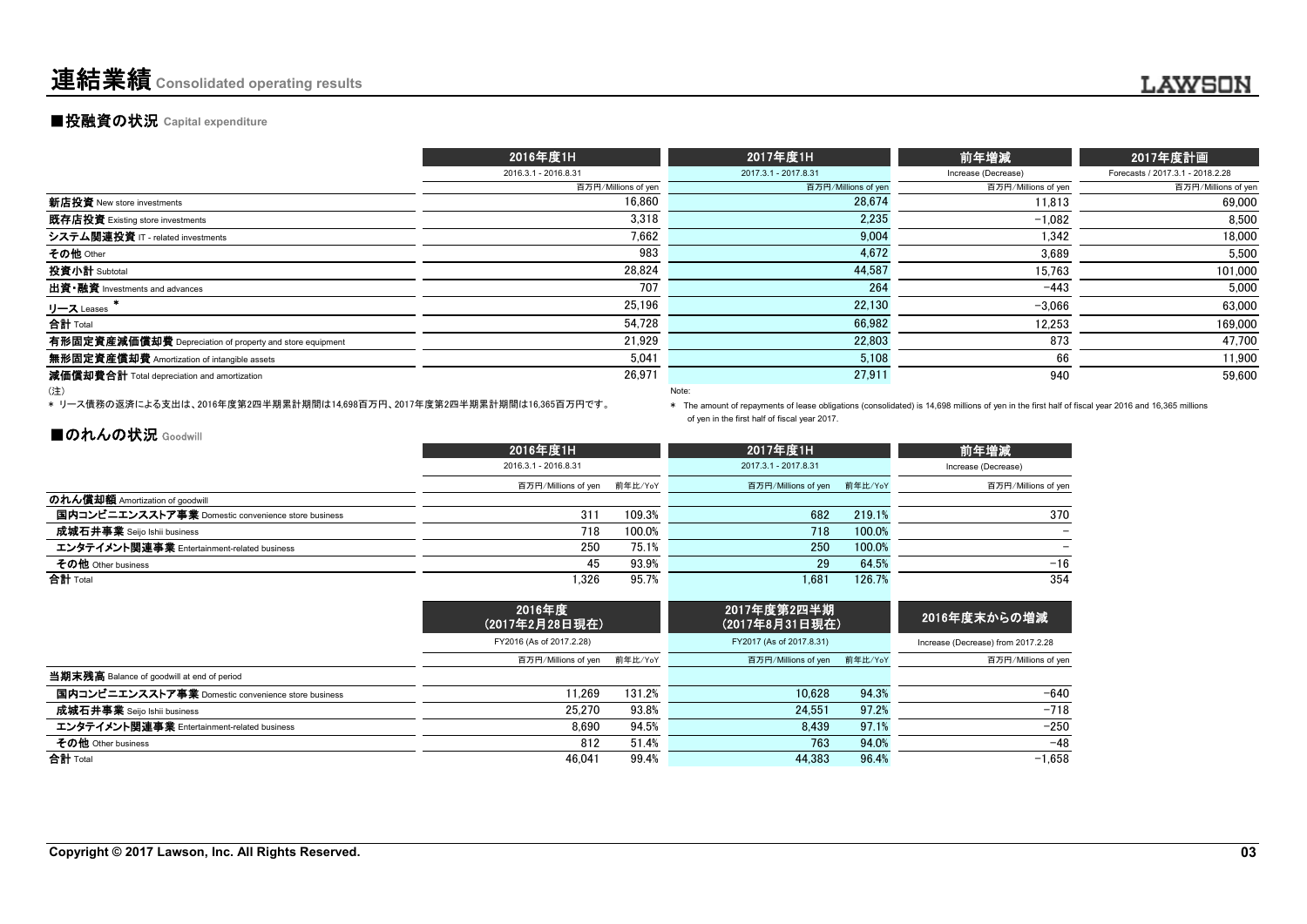# ■連結貸借対照表 **Consolidated balance sheet**

|                                                                         | 2016年度<br>(2017年2月28日現在) | 2017年度第2四半期<br>(2017年8月31日現在) | 2016年度末からの増減                       |
|-------------------------------------------------------------------------|--------------------------|-------------------------------|------------------------------------|
|                                                                         | FY2016 (As of 2017.2.28) | FY2017 (As of 2017.8.31)      | Increase (Decrease) from 2017.2.28 |
| [資産の部 Assets]                                                           | 百万円/Millions of yen      | 百万円/Millions of yer           | 百万円/Millions of yen                |
| 流動資産 Current assets                                                     | 249,278                  | 269.855                       | 20,577                             |
| 現金及び預金 Cash and deposits                                                | 68,115                   | 76,090                        | 7,975                              |
| 加盟店貸勘定 Accounts receivable - due from franchised stores                 | 39,982                   | 38,142                        | $-1,839$                           |
| リース債権 Lease receivables                                                 | 12,336                   | 12.176                        | $-159$                             |
| 商品 Merchandise                                                          | 18,130                   | 18,803                        | 672                                |
| 未収入金 Accounts receivable - other                                        | 78.363                   | 90.271                        | 11,907                             |
| 繰延税金資産 Deferred tax assets                                              | 3.907                    | 3.630                         | $-276$                             |
| その他 Other                                                               | 28,493                   | 30,773                        | 2,280                              |
| 貸倒引当金 Allowance for doubtful accounts                                   | $-50$                    | $-33$                         | 16                                 |
| 固定資産 Non-current assets                                                 | 617,299                  | 648,741                       | 31,442                             |
| 有形固定資産 Property and store equipment                                     | 324,510                  | 338,816                       | 14,305                             |
| ・建物及び構築物 Buildings and structures                                       | 183,747                  | 189,759                       | 6,011                              |
| •工具、器具及び備品 Tools, furniture and fixtures                                | 18.581                   | 18.037                        | $-544$                             |
| •リース資産 Leased assets                                                    | 110.472                  | 118,488                       | 8,016                              |
| •その他 Other                                                              | 11,708                   | 12,531                        | 822                                |
| 無形固定資産 Intangible assets                                                | 94,800                   | 104,421                       | 9,621                              |
| ・ソフトウエア Software                                                        | 37,567                   | 42,439                        | 4,872                              |
| ・のれん Goodwill                                                           | 46,041                   | 44,383                        | $-1,658$                           |
| •商標権 Trademark right                                                    | 10,691                   | 10.382                        | $-308$                             |
| •その他 Other                                                              | 499                      | 7.215                         | 6,716                              |
| 投資その他の資産 Investments and other assets                                   | 197.988                  | 205.504                       | 7,515                              |
| •長期貸付金 Long-term loans receivable                                       | 44,495                   | 45.481                        | 986                                |
| ・差入保証金 Guarantee deposits                                               | 95,594                   | 97.803                        | 2,209                              |
| •繰延税金資産 Deferred tax assets                                             | 23,138                   | 21.610                        | $-1,528$                           |
| •その他 Other                                                              | 35,728                   | 41,626                        | 5,898                              |
| •貸倒引当金 Allowance for doubtful accounts                                  | $-968$                   | $-1,018$                      | $-49$                              |
| 資産合計 Total assets                                                       | 866,577                  | 918,597                       | 52,019                             |
|                                                                         |                          |                               |                                    |
| 有形固定資産の減価償却累計額 Accumulated depreciation of property and store equipment | 294,350                  | 305.702                       | 11,352                             |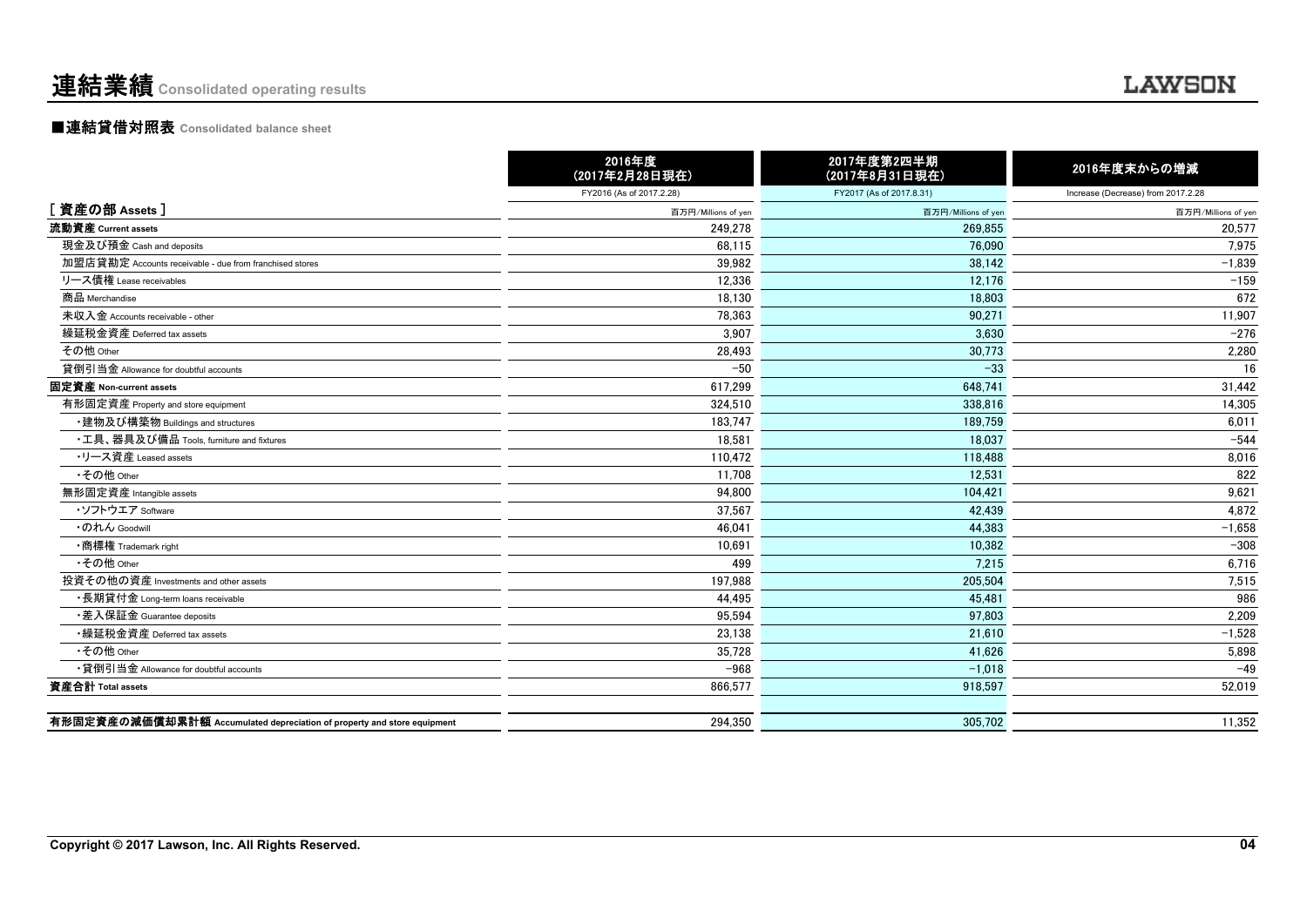# ■連結貸借対照表 **Consolidated balance sheet**

|                                                                                                              | 2016年度<br>(2017年2月28日現在) | 2017年度第2四半期<br>(2017年8月31日現在) | 2016年度末からの増減                       |
|--------------------------------------------------------------------------------------------------------------|--------------------------|-------------------------------|------------------------------------|
|                                                                                                              | FY2016 (As of 2017.2.28) | FY2017 (As of 2017.8.31)      | Increase (Decrease) from 2017.2.28 |
| [負債の部 Liabilities]                                                                                           | 百万円/Millions of yen      | 百万円/Millions of yen           | 百万円/Millions of yen                |
| 流動負債 Current liabilities                                                                                     | 356.783                  | 399.154                       | 42.370                             |
| 買掛金 Accounts payable - trade                                                                                 | 110.834                  | 136.424                       | 25,589                             |
| 短期借入金 Short-term loans payable                                                                               | 31,180                   | 1.420                         | $-29,760$                          |
| 1年内返済予定の長期借入金 Current portion of long-term loans payable                                                     | 575                      | 575                           |                                    |
| リース債務 Lease obligations                                                                                      | 28,012                   | 30.244                        | 2,231                              |
| 未払金 Accounts payable - other                                                                                 | 59.734                   | 65.632                        | 5.897                              |
| 未払法人税等 Income taxes payable                                                                                  | 9.876                    | 12.247                        | 2.371                              |
| 預り金 Deposits received                                                                                        | 103.156                  | 136.593                       | 33,436                             |
| 賞与引当金 Provision for bonuses                                                                                  | 3,427                    | 3.728                         | 301                                |
| その他 Other                                                                                                    | 9,985                    | 12.288                        | 2,302                              |
| 固定負債 Non-current liabilities                                                                                 | 223,798                  | 229,645                       | 5,846                              |
| 長期借入金 Long-term loans payable                                                                                | 56.703                   | 56.131                        | $-572$                             |
| リース債務 Lease obligations                                                                                      | 99.983                   | 105.336                       | 5,352                              |
| 繰延税金負債 Deferred tax liabilities                                                                              | 957                      | 1.708                         | 750                                |
| 役員退職慰労引当金<br>Provision for retirement benefits to executive officers and audit and supervisory board members | 332                      | 328                           | $-3$                               |
| 退職給付に係る負債 Net defined benefit liability                                                                      | 13,083                   | 13,453                        | 369                                |
| 資産除去債務 Asset retirement obligations                                                                          | 26,958                   | 27,794                        | 835                                |
| その他 Other                                                                                                    | 25,779                   | 24,893                        | $-886$                             |
| 負債合計 Total liabilities                                                                                       | 580,581                  | 628.799                       | 48,217                             |
| [ 純資産の部 Net assets ]                                                                                         |                          |                               |                                    |
| 株主資本 Shareholders' equity                                                                                    | 271,541                  | 279.896                       | 8,354                              |
| 資本金 Capital stock                                                                                            | 58,506                   | 58,506                        |                                    |
| 資本剰余金 Capital surplus                                                                                        | 49,083                   | 46,689                        | $-2,394$                           |
| 利益剰余金 Retained earnings                                                                                      | 165,162                  | 175.740                       | 10,578                             |
| 自己株式 Treasury shares                                                                                         | $-1,210$                 | $-1,040$                      | 170                                |
| その他の包括利益累計額 Accumulated other comprehensive income                                                           | 3,338                    | 3,918                         | 580                                |
| その他有価証券評価差額金 Valuation difference on available-for-sale securities                                           | 274                      | 1,163                         | 888                                |
| 土地再評価差額金 Revaluation reserve for land                                                                        | $-618$                   | $-618$                        |                                    |
| 為替換算調整勘定 Foreign currency translation adjustments                                                            | 4,610                    | 4,225                         | $-385$                             |
| 退職給付に係る調整累計額 Remeasurements of defined benefit plans                                                         | $-927$                   | $-851$                        | 76                                 |
| 新株予約権 Subscription rights to shares                                                                          | 314                      | 197                           | $-117$                             |
| 非支配株主持分 Non-controlling interests                                                                            | 10,800                   | 5,785                         | $-5,015$                           |
| 純資産合計 Net assets                                                                                             | 285,995                  | 289,797                       | 3,801                              |
| 負債純資産合計 Liabilities and net assets                                                                           | 866,577                  | 918,597                       | 52,019                             |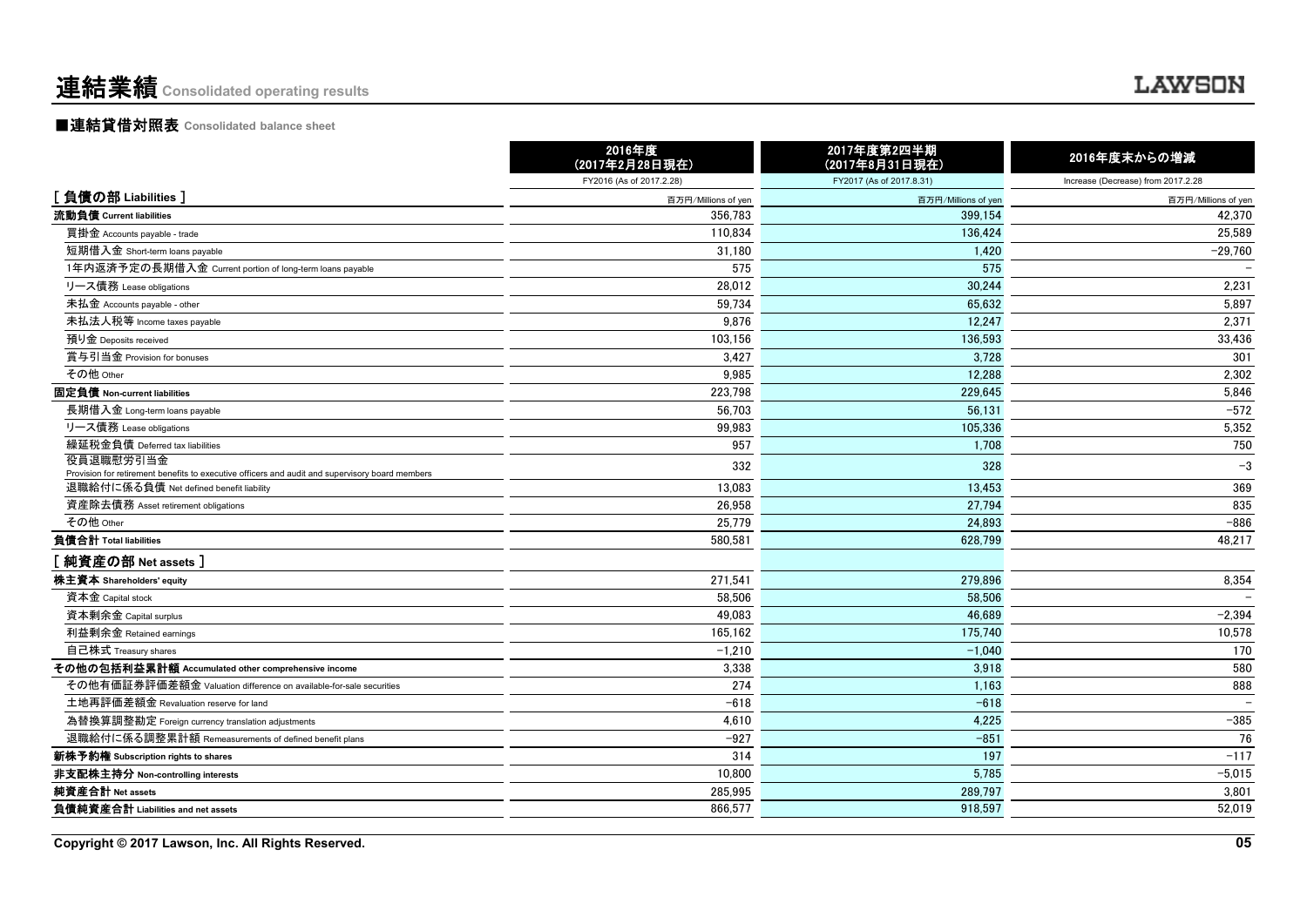連結業績 **Consolidated operating results** .......

■連結キャッシュ・フロー計算書 **Consolidated statement of cash flows**

|                                                                                | 2016年度1H             | 2017年度1H             | 前年増減                |  |
|--------------------------------------------------------------------------------|----------------------|----------------------|---------------------|--|
| Ⅰ.営業活動によるキャッシュ・フロー                                                             | 2016.3.1 - 2016.8.31 | 2017.3.1 - 2017.8.31 | Increase (Decrease) |  |
| I. Net cash provided by (used in) operating activities                         | 百万円/Millions of yen  | 百万円/Millions of yen  | 百万円/Millions of yen |  |
| 税金等調整前四半期純利益 Profit before income taxes                                        | 35.832               | 36.648               | 815                 |  |
| 減価償却費 Depreciation                                                             | 26.971               | 27.911               | 940                 |  |
| 減損損失 Impairment loss                                                           | 522                  | 668                  | 145                 |  |
| 受取利息 Interest income                                                           | $-365$               | $-352$               | 13                  |  |
| 支払利息 Interest expenses                                                         | 961                  | 959                  | $-2$                |  |
| 固定資産除却損 Loss on retirement of non-current assets                               | 1,928                | 1.293                | $-634$              |  |
| 売上債権の増減額(マイナスは増加) Decrease (increase) in notes and accounts receivable - trade | $-3.655$             | 1.818                | 5.473               |  |
| 未収入金の増減額(マイナスは増加) Decrease (increase) in accounts receivable - other           | $-19.360$            | $-11.974$            | 7,385               |  |
| 仕入債務の増減額(マイナスは減少) Increase (decrease) in notes and accounts payable - trade    | 21.596               | 25.692               | 4.095               |  |
| 未払金の増減額(マイナスは減少) Increase (decrease) in accounts payable - other               | 6.134                | 5.471                | $-663$              |  |
| 預り金の増減額(マイナスは減少) Increase (decrease) in deposits received                      | 22,428               | 33,434               | 11,006              |  |
| 退職給付に係る負債の増減額(マイナスは減少) Increase (decrease) in net defined benefit liability    | 409                  | 369                  | $-39$               |  |
| その他 Other - net                                                                | 6.037                | 5.840                | $-196$              |  |
| 小計 Subtotal                                                                    | 99.441               | 127.780              | 28.339              |  |
| 利息の受取額 Interest income received                                                | 367                  | 355                  | $-11$               |  |
| 利息の支払額 Interest expenses paid                                                  | $-966$               | $-960$               |                     |  |
| 法人税等の支払額 Income taxes paid                                                     | $-7.368$             | $-8.031$             | $-662$              |  |
| 営業活動によるキャッシュ・フロー Net cash provided by (used in) operating activities           | 91,473               | 119.144              | 27,671              |  |
| Ⅱ.投資活動によるキャッシュ・フロー                                                             |                      |                      |                     |  |
| II. Net cash provided by (used in) investing activities                        |                      |                      |                     |  |
| 有形固定資産の取得による支出 Purchase of property and store equipment                        | $-16.139$            | $-17.801$            | $-1.662$            |  |
| 無形固定資産の取得による支出 Purchase of intangible assets                                   | $-7,295$             | $-8.635$             | $-1,340$            |  |
| 長期前払費用の取得による支出 Purchase of long-term prepaid expenses                          | $-2.528$             | $-7.362$             | $-4.834$            |  |
| 事業讓受による支出 Payments for transfer of business                                    | $-343$               | $-6.692$             | $-6.348$            |  |
| その他 Other - net                                                                | $-2.684$             | $-3.947$             | $-1.262$            |  |
| 投資活動によるキャッシュ・フロー Net cash provided by (used in) investing activities           | $-28.991$            | $-44.439$            | $-15.448$           |  |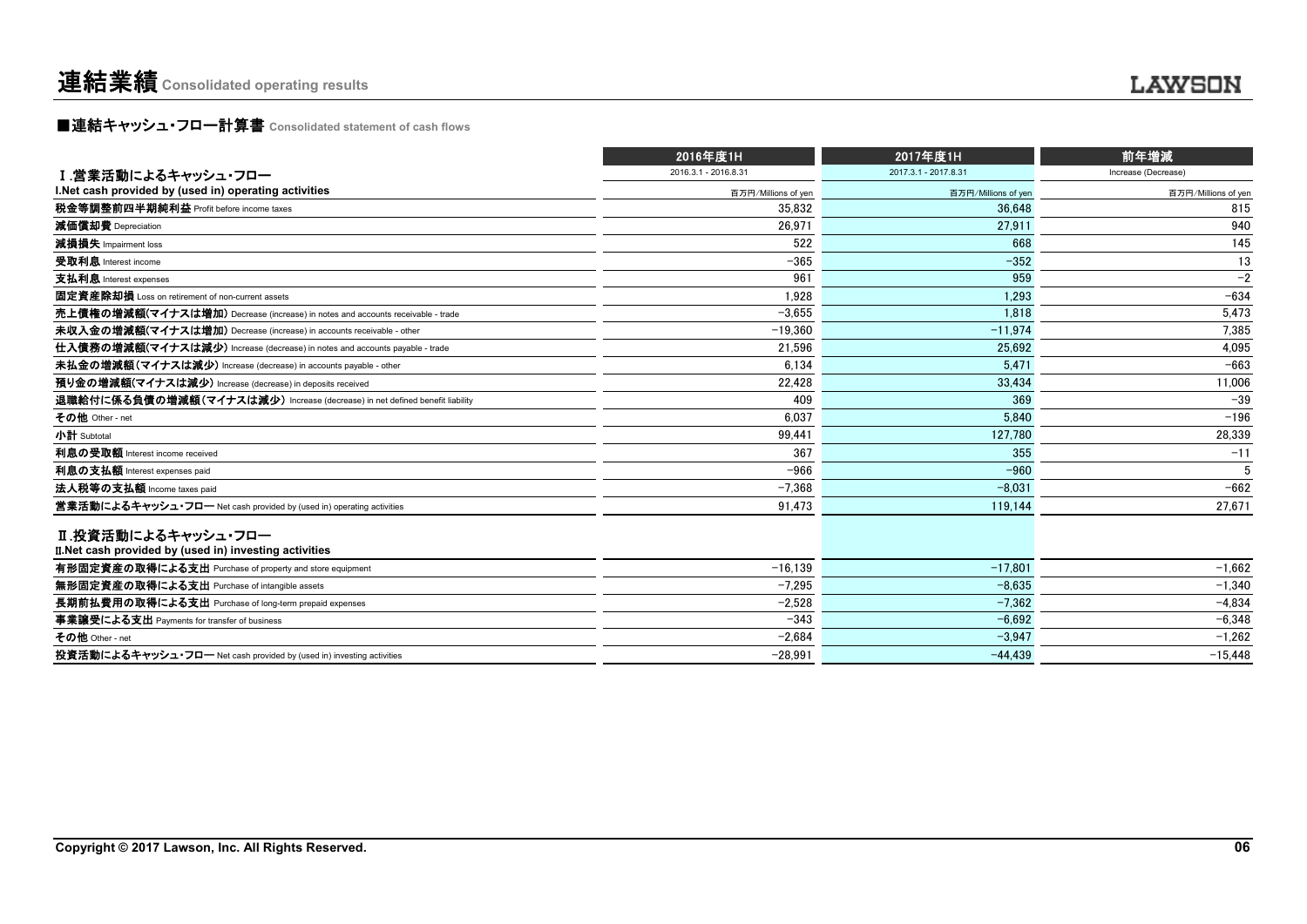**■連結キャッシュ・フロー計算書** Consolidated statement of cash flows

|                                                                                                                                                   | 2016年度1H             | 2017年度1H             | 前年増減                |
|---------------------------------------------------------------------------------------------------------------------------------------------------|----------------------|----------------------|---------------------|
| Ⅲ.財務活動によるキャッシュ・フロー                                                                                                                                | 2016.3.1 - 2016.8.31 | 2017.3.1 - 2017.8.31 | Increase (Decrease) |
| III. Net cash provided by (used in) financing activities                                                                                          | 百万円/Millions of yen  | 百万円/Millions of yen  | 百万円/Millions of yen |
| 短期借入金の純増減額(マイナスは減少) Net increase (decrease) in short-term loans payable                                                                           | $-240$               | $-30.047$            | $-29,807$           |
| リース債務の返済による支出 Repayments of lease obligations                                                                                                     | $-14.698$            | $-16.365$            | $-1,667$            |
| 配当金の支払額 Cash dividends paid                                                                                                                       | $-12.249$            | $-12.501$            | $-252$              |
| 連結の範囲の変更を伴わない子会社株式の取得による支出<br>Payments from changes in ownership interests in subsidiaries that do not result in change in scope of consolidation |                      | $-7.799$             | $-7,799$            |
| その他 Other - net                                                                                                                                   | $-570$               | $-293$               | 277                 |
| 財務活動によるキャッシュ・フロー Net cash provided by (used in) financing activities                                                                              | $-27,758$            | $-67.007$            | $-39.248$           |
| IV.現金及び現金同等物に係る換算差額<br><b>IV.</b> Effect of exchange rate change on cash and cash equivalents                                                     | $-836$               | $-67$                | 768                 |
| V.現金及び現金同等物の増減額(マイナスは減少)<br>V. Net increase (decrease) in cash and cash equivalents                                                               | 33,887               | 7,629                | $-26,258$           |
| Ⅵ.現金及び現金同等物の期首残高<br>VI.Cash and cash equivalents at beginning of period                                                                           | 69,793               | 67.692               | $-2.101$            |
| Ⅵ.連結の範囲の変更に伴う現金及び現金同等物の増減額(マイナスは減少)<br>VII. Increase (decrease) in cash and cash equivalents resulting from change of scope of consolidation      | 335                  | 765                  | 429                 |
| Ⅷ.現金及び現金同等物の四半期末残高<br><b>W.Cash and cash equivalents at end of period</b>                                                                         | 104,016              | 76,086               | $-27,929$           |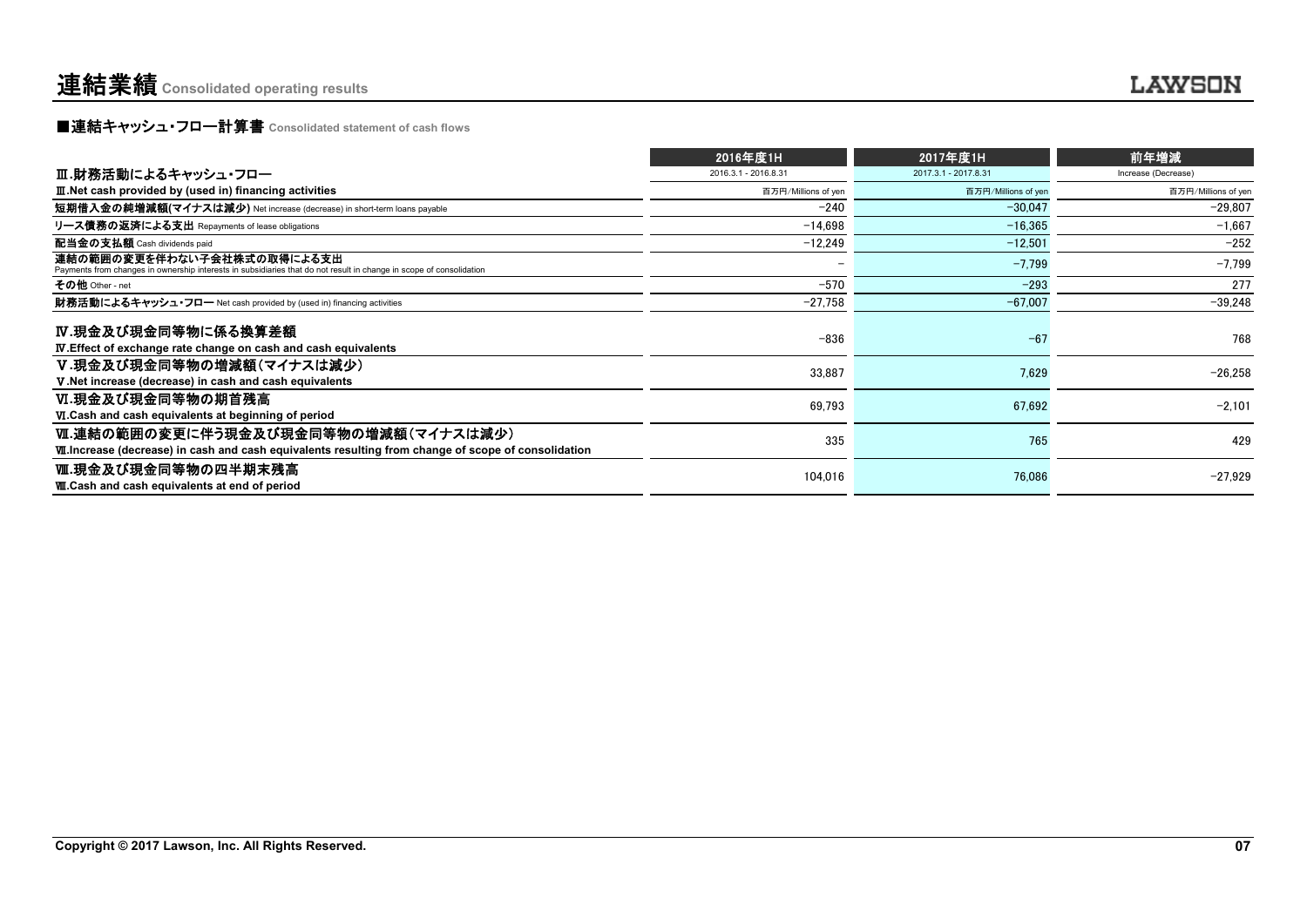**■主な関係会社の状況** Main subsidiaries and equity method affiliates

| 1 連結子会社                                   |                                                         | (株)ローソンストア100 <sup>*2</sup>                                                                                   |                     |                                    | (株)成城石井 <sup>*3</sup>                                                                                                |                                                                  |                                                                                                            | (株)ローソンHMVエンタテイメント |                     |  |
|-------------------------------------------|---------------------------------------------------------|---------------------------------------------------------------------------------------------------------------|---------------------|------------------------------------|----------------------------------------------------------------------------------------------------------------------|------------------------------------------------------------------|------------------------------------------------------------------------------------------------------------|--------------------|---------------------|--|
| 1. Consolidated subsidiaries              |                                                         | Lawson Store100, Inc.                                                                                         |                     |                                    | SEIJO ISHII CO., LTD.                                                                                                |                                                                  | Lawson HMV Entertainment. Inc.                                                                             |                    |                     |  |
| 設立日 Date of establishment                 |                                                         | 2013年11月 2013.11                                                                                              |                     |                                    | 1927年2月 1927.2                                                                                                       |                                                                  |                                                                                                            |                    |                     |  |
| 決算月 Fiscal year end                       |                                                         | 2月 February                                                                                                   |                     |                                    | 2月 February                                                                                                          |                                                                  |                                                                                                            | 2月 February        |                     |  |
| $*1$<br>グループ出資比率 Share of group companies |                                                         | 100.0%                                                                                                        |                     |                                    | 100.0%                                                                                                               |                                                                  |                                                                                                            | 100.0%             |                     |  |
| 事業内容 Business activities                  |                                                         | 「ローソンストア100」の店舗運営<br>及び指導並びに商品関連事業<br>Store operation and merchandising function of<br><b>LAWSON STORE100</b> |                     |                                    | 食品総合小売業、輸入、卸売、食品製造及び飲食店の事業<br>Food retailing, import, wholesale, food manufacture and restaurant operations business |                                                                  | チケット販売・情報提供サービス業、音楽・映像ソフトの販売<br>Ticket sales, e-commerce, advertising sales and other marketing activities |                    |                     |  |
| 他出資者 Other shareholders                   |                                                         |                                                                                                               |                     |                                    |                                                                                                                      |                                                                  |                                                                                                            |                    |                     |  |
|                                           | 2016.3-2016.8                                           | 2017.3-2017.8                                                                                                 | 2016.3-2017.2       | 2016.1-2016.6                      | 2017.3-2017.8                                                                                                        | 2016.1-2017.2                                                    | 2016.3-2016.8                                                                                              | 2017.3-2017.8      | 2016.3-2017.2       |  |
|                                           |                                                         |                                                                                                               | 百万円/Millions of yen |                                    |                                                                                                                      | 百万円/Millions of yen                                              |                                                                                                            |                    | 百万円/Millions of yen |  |
| チェーン全店売上高 Total net sales                 | 22.200                                                  | 20.844                                                                                                        | 43,305              | 33,581                             | 36,039                                                                                                               | 79,572                                                           |                                                                                                            |                    |                     |  |
| 営業総収入 Gross operating revenue             | 24.574                                                  | 23.082                                                                                                        | 48.111              | 36.081                             | 38,933                                                                                                               | 85.824                                                           | 24,090                                                                                                     | 25,958             | 50,423              |  |
| 営業利益 Operating income                     | 370                                                     | $-6$                                                                                                          | 545                 | 3,319                              | 3,411                                                                                                                | 7,795                                                            | 974                                                                                                        | 635                | 2,119               |  |
| 経常利益 Ordinary income                      | 373                                                     | $-4$                                                                                                          | 551                 | 3,282                              | 3,408                                                                                                                | 7.693                                                            | 990                                                                                                        | 635                | 2,130               |  |
| 当期純利益 Profit                              | 300                                                     | $-18$                                                                                                         | 441                 | 1.854                              | 1.887                                                                                                                | 4.616                                                            | 785                                                                                                        | 496                | 1,466               |  |
|                                           |                                                         | (株)ローソン・エイティエム・ネットワークス<br>Lawson ATM Networks, Inc.                                                           |                     | (株)ベストプラクティス<br>BestPractice, Inc. |                                                                                                                      |                                                                  | ユナイテッド・シネマ(株)<br>United Cinemas Co., Ltd.                                                                  |                    |                     |  |
| 設立日 Date of establishment                 |                                                         | 2001年5月 2001.5                                                                                                |                     |                                    | 2004年3月 2004.3                                                                                                       |                                                                  | 1999年10月 1999.10                                                                                           |                    |                     |  |
| 決算月 Fiscal year end                       |                                                         | 2月 February                                                                                                   |                     |                                    | 2月 February                                                                                                          |                                                                  |                                                                                                            | 2月 February        |                     |  |
| グループ出資比率 Share of group companies         |                                                         | 95.0%                                                                                                         |                     |                                    | 100.0%                                                                                                               |                                                                  |                                                                                                            | 100.0%             |                     |  |
| 事業内容 Business activities                  |                                                         | 現金自動預入払出機の運営<br>Operation of ATMs                                                                             |                     |                                    | 店舗の経営の実態調査・分析業務<br>On-site inspections and analysis of store management                                              | 映画館の運営及び関連事業<br>Operation of movie theaters and related business |                                                                                                            |                    |                     |  |
| 他出資者 Other shareholders                   | 株式会社三菱東京UFJ銀行<br>The Bank of Tokyo-Mitsubishi UFJ, Ltd. |                                                                                                               | 5.0%                |                                    |                                                                                                                      |                                                                  |                                                                                                            |                    |                     |  |
|                                           | 2016.3-2016.8                                           | 2017.3-2017.8                                                                                                 | 2016.3-2017.2       | 2016.3-2016.8                      | 2017.3-2017.8                                                                                                        | 2016.3-2017.2                                                    | 2016.3-2016.8                                                                                              | 2017.3-2017.8      | 2016.3-2017.2       |  |
|                                           |                                                         |                                                                                                               | 百万円/Millions of yen |                                    |                                                                                                                      | 百万円/Millions of yen                                              |                                                                                                            |                    | 百万円/Millions of yen |  |
| 営業総収入 Gross operating revenue             | 12.942                                                  | 13,758                                                                                                        | 25,722              | 368                                | 545                                                                                                                  | 804                                                              | 11,694                                                                                                     | 13,483             | 22,637              |  |
| 営業利益 Operating income                     | 3.245                                                   | 3.004                                                                                                         | 5.991               | $-96$                              | 10                                                                                                                   | $-140$                                                           | 1,608                                                                                                      | 2.089              | 2,457               |  |
| 経常利益 Ordinary income                      | 3.155                                                   | 2,938                                                                                                         | 5.777               | $-96$                              | 10                                                                                                                   | $-140$                                                           | 1,583                                                                                                      | 2.091              | 2,424               |  |
| 当期純利益 Profit                              | 2,110                                                   | 2,024                                                                                                         | 3.857               | $-96$                              | $\overline{3}$                                                                                                       | $-50$                                                            | 1,166                                                                                                      | 1.390              | 2,137               |  |
| ATM設置台数 Number of ATMs installed          | 11.414                                                  | 12.172                                                                                                        | 台数/Unit<br>11.912   |                                    |                                                                                                                      |                                                                  |                                                                                                            |                    |                     |  |
| (注)                                       |                                                         |                                                                                                               |                     | Notes:                             |                                                                                                                      |                                                                  |                                                                                                            |                    |                     |  |

\*1 グループ出資比率には、(株)ローソンからの出資のほか、グループ企業等からの出資を含みます。

これは、(株)ローソンストア100の営業利益に、(株)ローソンの担当事業本部による社内管理上の営業利益を合算して算出したものです。 \*2 ローソンストア100事業全体の営業利益(社内管理ベース)は、2017年度第2四半期累計で34百万円となっております。

数値は14か月(2016年1月~2017年2月)の実績値となります。\*3 設立日については、創業時点を記載しております。また、2016年度に決算月を12月から2月に変更しており、上表中の2016年度累計の \*1 Share of group companies includes investments from group companies besides investments from Lawson, Inc.

in the first half of fiscal year 2017. This total was calculated by adding the operating income of Lawson Store100, Inc. together with the operating income of Lawson, Inc.'s LAWSON STORE100 business division. \*2 According to our internal calculation, the combined operating income of LAWSON STORE100 business has made a total of 34 million yen

 \*3 It states the date of foundation. Also, due to changing closing month from December to February in fiscal year 2016, the result of fiscal year 2016 is result of 14 months (from January 2016 to February 2017).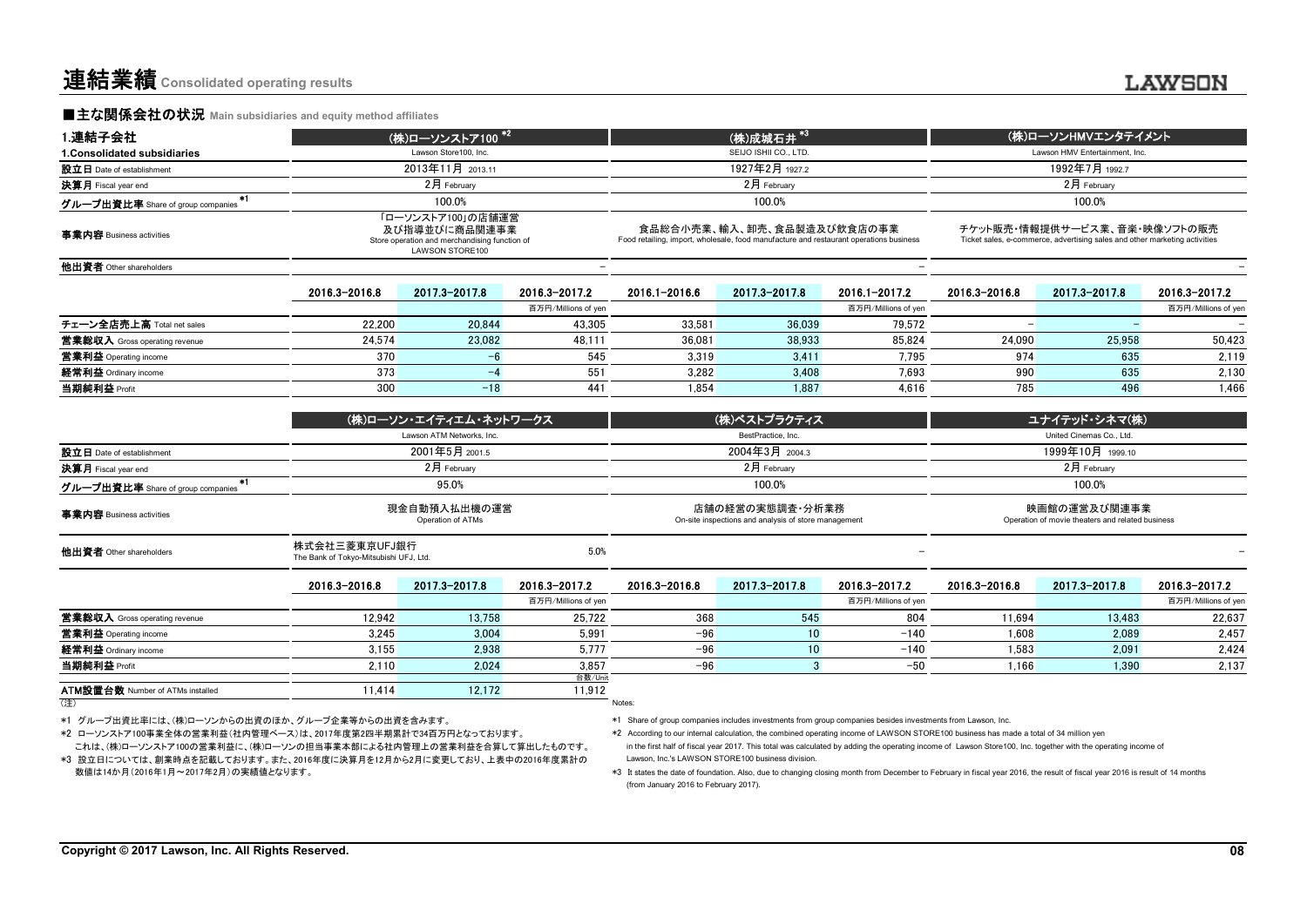# **■主な関係会社の状況** Main subsidiaries and equity method affiliates

|                                                                                                                                                                                                                                                                                                                                                                                                               |                                | (株)ローソン山陰                                                                                |                                      |                                                                                                                                                                                                                                                                                                                                                                                                                                                                          | ——<br>上海羅森便利 <u>有限公司 *3</u>                                                                                              |                                                                                                               |                                                                                                                                                                                                                                                                        | 重慶羅森便利店有限公司                                                                                 |                                       |
|---------------------------------------------------------------------------------------------------------------------------------------------------------------------------------------------------------------------------------------------------------------------------------------------------------------------------------------------------------------------------------------------------------------|--------------------------------|------------------------------------------------------------------------------------------|--------------------------------------|--------------------------------------------------------------------------------------------------------------------------------------------------------------------------------------------------------------------------------------------------------------------------------------------------------------------------------------------------------------------------------------------------------------------------------------------------------------------------|--------------------------------------------------------------------------------------------------------------------------|---------------------------------------------------------------------------------------------------------------|------------------------------------------------------------------------------------------------------------------------------------------------------------------------------------------------------------------------------------------------------------------------|---------------------------------------------------------------------------------------------|---------------------------------------|
|                                                                                                                                                                                                                                                                                                                                                                                                               |                                | Lawson Sanin, Inc.                                                                       |                                      |                                                                                                                                                                                                                                                                                                                                                                                                                                                                          | Shanghai Lawson, Inc.                                                                                                    |                                                                                                               |                                                                                                                                                                                                                                                                        | Chongging Lawson, Inc.                                                                      |                                       |
| 設立日 Date of establishment                                                                                                                                                                                                                                                                                                                                                                                     |                                | 2016年9月 2016.9                                                                           |                                      |                                                                                                                                                                                                                                                                                                                                                                                                                                                                          | 1996年2月 1996.2                                                                                                           |                                                                                                               |                                                                                                                                                                                                                                                                        | 2010年4月 2010.4                                                                              |                                       |
| 決算月 Fiscal year end                                                                                                                                                                                                                                                                                                                                                                                           |                                | 2月 February                                                                              |                                      |                                                                                                                                                                                                                                                                                                                                                                                                                                                                          | 12月 December                                                                                                             |                                                                                                               |                                                                                                                                                                                                                                                                        | 12月 December                                                                                |                                       |
| -*1<br>グループ出資比率 Share of group companies                                                                                                                                                                                                                                                                                                                                                                      |                                | 70.0%                                                                                    |                                      |                                                                                                                                                                                                                                                                                                                                                                                                                                                                          | 100.0%                                                                                                                   |                                                                                                               |                                                                                                                                                                                                                                                                        | 100.0%                                                                                      |                                       |
| 事業内容 Business activities                                                                                                                                                                                                                                                                                                                                                                                      |                                | 山陰地方におけるコンビニエンスストア事業<br>Lawson's chain-store development and operation in Sanin area     |                                      |                                                                                                                                                                                                                                                                                                                                                                                                                                                                          | 中国上海市及びその周辺におけるコンビニエンスストア事業<br>Lawson's chain-store development and operation<br>in Shanghai and surrounding area, China |                                                                                                               |                                                                                                                                                                                                                                                                        | 中国重慶市におけるコンビニエンスストア事業<br>Lawson's chain-store development and operation in Chongqing, China |                                       |
| 他出資者 Other shareholders                                                                                                                                                                                                                                                                                                                                                                                       | 株式会社ポプラ POPLAR Co.,Ltd.        |                                                                                          | 30.0%                                |                                                                                                                                                                                                                                                                                                                                                                                                                                                                          |                                                                                                                          |                                                                                                               |                                                                                                                                                                                                                                                                        |                                                                                             |                                       |
|                                                                                                                                                                                                                                                                                                                                                                                                               | $\overline{\phantom{0}}$       | 2017.3-2017.8                                                                            | 2016.9-2017.2<br>百万円/Millions of yen | 2016.1-2016.6                                                                                                                                                                                                                                                                                                                                                                                                                                                            | 2017.1-2017.6                                                                                                            | 2016.1-2016.12<br>百万円/Millions of yen                                                                         | 2016.1-2016.6                                                                                                                                                                                                                                                          | 2017.1-2017.6                                                                               | 2016.1-2016.12<br>百万円/Millions of yen |
| チェーン全店売上高 Total net sales                                                                                                                                                                                                                                                                                                                                                                                     |                                | 25,974                                                                                   | 15,783                               | 7,962                                                                                                                                                                                                                                                                                                                                                                                                                                                                    | 11,800                                                                                                                   | 20,042                                                                                                        | 1,784                                                                                                                                                                                                                                                                  | 1,935                                                                                       | 3,901                                 |
| 営業総収入 Gross operating revenue                                                                                                                                                                                                                                                                                                                                                                                 | $\equiv$                       | 4,118                                                                                    | 2.460                                | 4.943                                                                                                                                                                                                                                                                                                                                                                                                                                                                    | 7,868                                                                                                                    | 13,561                                                                                                        | 1,685                                                                                                                                                                                                                                                                  | 1.527                                                                                       | 3,586                                 |
| 営業利益 Operating income                                                                                                                                                                                                                                                                                                                                                                                         | $\overline{\phantom{a}}$       | 484                                                                                      | $-56$                                | $-640$                                                                                                                                                                                                                                                                                                                                                                                                                                                                   | $-753$                                                                                                                   | $-555$                                                                                                        | $-251$                                                                                                                                                                                                                                                                 | $-188$                                                                                      | $-452$                                |
| 経常利益 Ordinary income                                                                                                                                                                                                                                                                                                                                                                                          | $\overline{\phantom{a}}$       | 488                                                                                      | $-45$                                | $-685$                                                                                                                                                                                                                                                                                                                                                                                                                                                                   | $-787$                                                                                                                   | $-644$                                                                                                        | $-324$                                                                                                                                                                                                                                                                 | $-204$                                                                                      | $-577$                                |
| 当期純利益 Profit                                                                                                                                                                                                                                                                                                                                                                                                  | $\overline{a}$                 | 236                                                                                      | $-75$                                | $-758$                                                                                                                                                                                                                                                                                                                                                                                                                                                                   | $-838$                                                                                                                   | $-1.347$                                                                                                      | $-324$                                                                                                                                                                                                                                                                 | $-308$                                                                                      | $-623$                                |
|                                                                                                                                                                                                                                                                                                                                                                                                               |                                | 大連羅森便利店有限公司<br>Dalian Lawson, Inc.                                                       |                                      |                                                                                                                                                                                                                                                                                                                                                                                                                                                                          | 羅森(北京)有限公司 *4<br>Beijing Lawson, Inc.                                                                                    |                                                                                                               |                                                                                                                                                                                                                                                                        | Saha Lawson Co., Ltd.                                                                       |                                       |
| 設立日 Date of establishment                                                                                                                                                                                                                                                                                                                                                                                     |                                | 2011年9月 2011.9                                                                           |                                      |                                                                                                                                                                                                                                                                                                                                                                                                                                                                          | 2013年5月 2013.5                                                                                                           |                                                                                                               |                                                                                                                                                                                                                                                                        | 2012年11月 2012.11                                                                            |                                       |
| 決算月 Fiscal year end                                                                                                                                                                                                                                                                                                                                                                                           |                                | 12月 December                                                                             |                                      |                                                                                                                                                                                                                                                                                                                                                                                                                                                                          | 12月 December                                                                                                             |                                                                                                               |                                                                                                                                                                                                                                                                        | 12月 December                                                                                |                                       |
| $*1$<br>グループ出資比率 Share of group companies                                                                                                                                                                                                                                                                                                                                                                     |                                | 98.3%                                                                                    |                                      |                                                                                                                                                                                                                                                                                                                                                                                                                                                                          | 100.0%                                                                                                                   |                                                                                                               |                                                                                                                                                                                                                                                                        | 49.0%                                                                                       |                                       |
| 事業内容 Business activities                                                                                                                                                                                                                                                                                                                                                                                      |                                | 中国大連市におけるコンビニエンスストア事業<br>Lawson's chain-store development and operation in Dalian, China |                                      |                                                                                                                                                                                                                                                                                                                                                                                                                                                                          | 中国北京市におけるコンビニエンスストア事業<br>Lawson's chain-store development and operation in Beijing, China                                |                                                                                                               |                                                                                                                                                                                                                                                                        | タイにおけるコンビニエンスストア事業<br>Operating stores "LAWSON 108" and "108SHOP" in Thailand               |                                       |
| 他出資者 Other shareholders                                                                                                                                                                                                                                                                                                                                                                                       | 亜恵美食有限公司 Acasia Foods Co.,LTD. |                                                                                          | 1.7%                                 |                                                                                                                                                                                                                                                                                                                                                                                                                                                                          |                                                                                                                          |                                                                                                               | - Saha Pathanapibul PLC.                                                                                                                                                                                                                                               |                                                                                             | 20.0%                                 |
|                                                                                                                                                                                                                                                                                                                                                                                                               |                                |                                                                                          | $\overline{\phantom{a}}$             |                                                                                                                                                                                                                                                                                                                                                                                                                                                                          |                                                                                                                          |                                                                                                               | - Saha Pathana Interholding PLC.                                                                                                                                                                                                                                       |                                                                                             | 9.0%                                  |
|                                                                                                                                                                                                                                                                                                                                                                                                               |                                |                                                                                          |                                      |                                                                                                                                                                                                                                                                                                                                                                                                                                                                          |                                                                                                                          |                                                                                                               | - I.C.C International PLC.                                                                                                                                                                                                                                             |                                                                                             | 9.0%                                  |
|                                                                                                                                                                                                                                                                                                                                                                                                               |                                |                                                                                          |                                      |                                                                                                                                                                                                                                                                                                                                                                                                                                                                          |                                                                                                                          |                                                                                                               | - Thai President Foods PLC.                                                                                                                                                                                                                                            |                                                                                             | 9.0%                                  |
|                                                                                                                                                                                                                                                                                                                                                                                                               |                                |                                                                                          |                                      |                                                                                                                                                                                                                                                                                                                                                                                                                                                                          |                                                                                                                          |                                                                                                               | - Others                                                                                                                                                                                                                                                               |                                                                                             | 4.0%                                  |
|                                                                                                                                                                                                                                                                                                                                                                                                               | 2016.1-2016.6                  | 2017.1-2017.6                                                                            | 2016.1-2016.12                       | 2016.1-2016.6                                                                                                                                                                                                                                                                                                                                                                                                                                                            | 2017.1-2017.6                                                                                                            | 2016.1-2016.12                                                                                                | 2016.1-2016.6                                                                                                                                                                                                                                                          | 2017.1-2017.6                                                                               | 2016.1-2016.12                        |
|                                                                                                                                                                                                                                                                                                                                                                                                               |                                |                                                                                          | 百万円/Millions of yen                  |                                                                                                                                                                                                                                                                                                                                                                                                                                                                          |                                                                                                                          | 百万円/Millions of yen                                                                                           |                                                                                                                                                                                                                                                                        |                                                                                             | 百万円/Millions of yen                   |
| チェーン全店売上高 Total net sales                                                                                                                                                                                                                                                                                                                                                                                     | 909                            | 1.661                                                                                    | 2.534                                | 829                                                                                                                                                                                                                                                                                                                                                                                                                                                                      | 1.314                                                                                                                    | 2.114                                                                                                         | 2.823                                                                                                                                                                                                                                                                  | 3.527                                                                                       | 6,499                                 |
| 営業総収入 Gross operating revenue                                                                                                                                                                                                                                                                                                                                                                                 | 806                            | 1,073                                                                                    | 2,043                                | 845                                                                                                                                                                                                                                                                                                                                                                                                                                                                      | 1,011                                                                                                                    | 2,168                                                                                                         | 3,101                                                                                                                                                                                                                                                                  | 3,912                                                                                       | 7,171                                 |
| 営業利益 Operating income                                                                                                                                                                                                                                                                                                                                                                                         | $-113$                         | $-24$                                                                                    | $-183$                               | $-301$                                                                                                                                                                                                                                                                                                                                                                                                                                                                   | $-358$                                                                                                                   | $-643$                                                                                                        | $-117$                                                                                                                                                                                                                                                                 | $-170$                                                                                      | $-305$                                |
| 経常利益 Ordinary income                                                                                                                                                                                                                                                                                                                                                                                          | $-114$                         | $-32$                                                                                    | $-185$                               | $-236$                                                                                                                                                                                                                                                                                                                                                                                                                                                                   | $-341$                                                                                                                   | $-568$                                                                                                        | $-114$                                                                                                                                                                                                                                                                 | $-129$                                                                                      | $-323$                                |
| 当期純利益 Profit                                                                                                                                                                                                                                                                                                                                                                                                  | $-114$                         | $-37$                                                                                    | $-190$                               | $-287$                                                                                                                                                                                                                                                                                                                                                                                                                                                                   | $-356$                                                                                                                   | $-634$                                                                                                        | $-119$                                                                                                                                                                                                                                                                 | $-140$                                                                                      | $-396$                                |
| (注)<br>*1 グループ出資比率には、(株)ローソンからの出資のほか、グループ企業等からの出資を含みます。<br>*2 (株)ローソン山陰は、2016年9月より当社の連結子会社になっております。<br>そのため、上表中の2016年度累計の数値は6か月(2016年9月~2017年2月)の実績値となります。<br>*3 上表中の決算数値は、上海羅森便利有限公司に、中国上海市及びその周辺地域の上海楽松商貿有限公司、<br>上海恭匯貿易有限公司、浙江羅森百貨有限公司3社の経営成績を合算しております。<br>なお、上海羅森便利有限公司は、2017年2月より商号を上海華聯羅森有限公司から変更しております。<br>*4 羅森(北京)有限公司は、2016年度より連結の範囲に含めております。<br>なお、上表中の決算数値は、羅森(北京)有限公司に、北京羅松商貿有限公司の経営成績を合算しております。 |                                |                                                                                          |                                      | Notes:<br>*1 Share of group companies includes investments from group companies besides investments from Lawson, Inc.<br>*2 Lawson Sanin, Inc. has become a consolidated subsidiary of Lawson, Inc. since September 2016. Therefore, the above numbers<br>*3 The operating result of Shanghai Lawson, Inc. includes a sum of operating results of 3 companies<br>*4 Beijing Lawson, Inc. has been included in the scope of consolidation starting from fiscal year 2016. | of fiscal year 2016 are results of 6 months (from September 2016 to February 2017).                                      | Furthermore, Shanghai Hualian Lawson, Inc. has changed its name to Shanghai Lawson, Inc. since February 2017. | (Shanghai Le Song Trading Co., Ltd., Shang Hai Gong Hui Trading Co., Ltd. and Zhejiang Lawson, Inc. located in Shanghai and surrounding area).<br>Furthermore, the operating result of Beijing Lawson, Inc. includes the operating result of BEIJING LUOSONG Co., Ltd. |                                                                                             |                                       |
| Copyright © 2017 Lawson, Inc. All Rights Reserved.                                                                                                                                                                                                                                                                                                                                                            |                                |                                                                                          |                                      |                                                                                                                                                                                                                                                                                                                                                                                                                                                                          |                                                                                                                          |                                                                                                               |                                                                                                                                                                                                                                                                        |                                                                                             | 09                                    |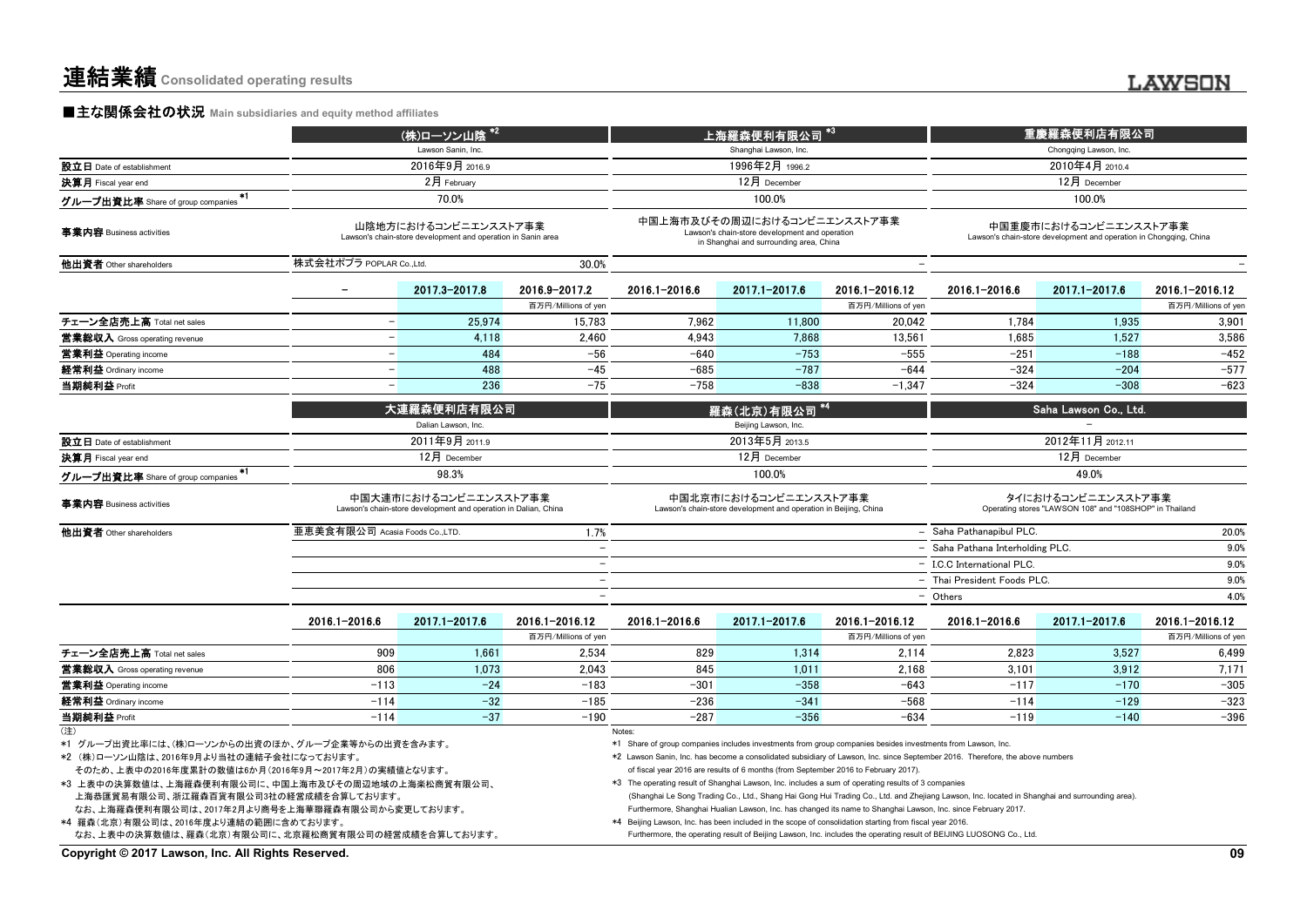# ■主な関係会社の状況 **Main subsidiaries and equity method affiliates**

|                                   | (株)SCI         |
|-----------------------------------|----------------|
|                                   | SCI. Inc.      |
| 設立日 Date of establishment         | 2012年7月 2012.7 |
| 決算月 Fiscal year end               | 2月 February    |
| グループ出資比率 Share of group companies | 100.0%         |
|                                   |                |

**事業内容** Business activities

SCM機能子会社Serving supply chain management of convenience store businesses

他出資者 Other shareholders -

|                       | 2016 3-2016 8 | 2017.3-2017.8 | 2016.3-2017.2       |
|-----------------------|---------------|---------------|---------------------|
|                       |               |               | 百万円/Millions of yen |
| 取扱高 Gross sales       | 121.848       | 141.267       | 256.143             |
| 営業利益 Operating income | 1.168         | 1.213         | 1,860               |
| 経常利益 Ordinary income  | 1.168         | 1.215         | 2,065               |
| 当期純利益 Profit          | 758           | 792           | 1.395               |

| 2.持分法適用関連会社                       |                          | (株)ローソン沖縄                                                                        |                     |                                              | (株)ローソン南九州                                                                          |                     |                                       | (株)ローソン高知                                                                      |                     |
|-----------------------------------|--------------------------|----------------------------------------------------------------------------------|---------------------|----------------------------------------------|-------------------------------------------------------------------------------------|---------------------|---------------------------------------|--------------------------------------------------------------------------------|---------------------|
| 2. Equity method affiliates       |                          | Lawson Okinawa, Inc.                                                             |                     |                                              | Lawson Minamikyushu, Inc.                                                           |                     |                                       | Lawson Kochi, Inc.                                                             |                     |
| 設立日 Date of establishment         |                          | 2009年10月 2009.10                                                                 |                     |                                              | 2013年5月 2013.5                                                                      |                     |                                       | 2015年4月 2015.4                                                                 |                     |
| 決算月 Fiscal year end               |                          | $2月$ February                                                                    | $2$ 月 February      |                                              | $2$ 月 February                                                                      |                     |                                       |                                                                                |                     |
| グループ出資比率 Share of group companies |                          | 49.0%                                                                            |                     |                                              | 49.0%                                                                               |                     |                                       | 49.0%                                                                          |                     |
| 事業内容 Business activities          |                          | 沖縄県におけるコンビニエンスストア事業<br>Lawson's chain-store development and operation in Okinawa |                     |                                              | 鹿児島県におけるコンビニエンスストア事業<br>Lawson's chain-store development and operation in Kagoshima |                     |                                       | 高知県におけるコンビニエンスストア事業<br>Lawson's chain-store development and operation in Kochi |                     |
| 他出資者 Other shareholders           | 株式会社サンエー SAN-A CO., LTD. |                                                                                  |                     | 51.0% 南国殖産株式会社 Nangoku Corporation Co., Ltd. |                                                                                     |                     | 51.0% 株式会社サニーマート SUNNY MART Co., Ltd. |                                                                                | 51.0%               |
|                                   | 2016.3-2016.8            | 2017.3-2017.8                                                                    | 2016.3-2017.2       | 2016.3-2016.8                                | 2017.3-2017.8                                                                       | 2016.3-2017.2       | 2016.3-2016.8                         | 2017.3-2017.8                                                                  | 2016.3-2017.2       |
|                                   |                          |                                                                                  | 百万円/Millions of yen |                                              |                                                                                     | 百万円/Millions of yen |                                       |                                                                                | 百万円/Millions of yen |
| 営業総収入 Gross operating revenue     | 3.221                    | 3.565                                                                            | 6.509               | 2.012                                        | 2.188                                                                               | 4.007               | 2.300                                 | 2.241                                                                          | 4.482               |
| 営業利益 Operating income             | 890                      | 915                                                                              | 1.637               | 98                                           | 170                                                                                 | 94                  | 300                                   | 303                                                                            | 463                 |
| 経常利益 Ordinary income              | 891                      | 918                                                                              | 1.646               | 101                                          | 171                                                                                 | 99                  | 301                                   | 312                                                                            | 468                 |
| 当期純利益 Profit                      | 581                      | 604                                                                              | 1.081               | 67                                           | 111                                                                                 | $-93$               | 178                                   | 193                                                                            | 298                 |
| (注)                               |                          |                                                                                  |                     | Note:                                        |                                                                                     |                     |                                       |                                                                                |                     |

\* グループ出資比率には、(株)ローソンからの出資のほか、グループ企業等からの出資を含みます。

\* Share of group companies includes investments from group companies besides investments from Lawson, Inc.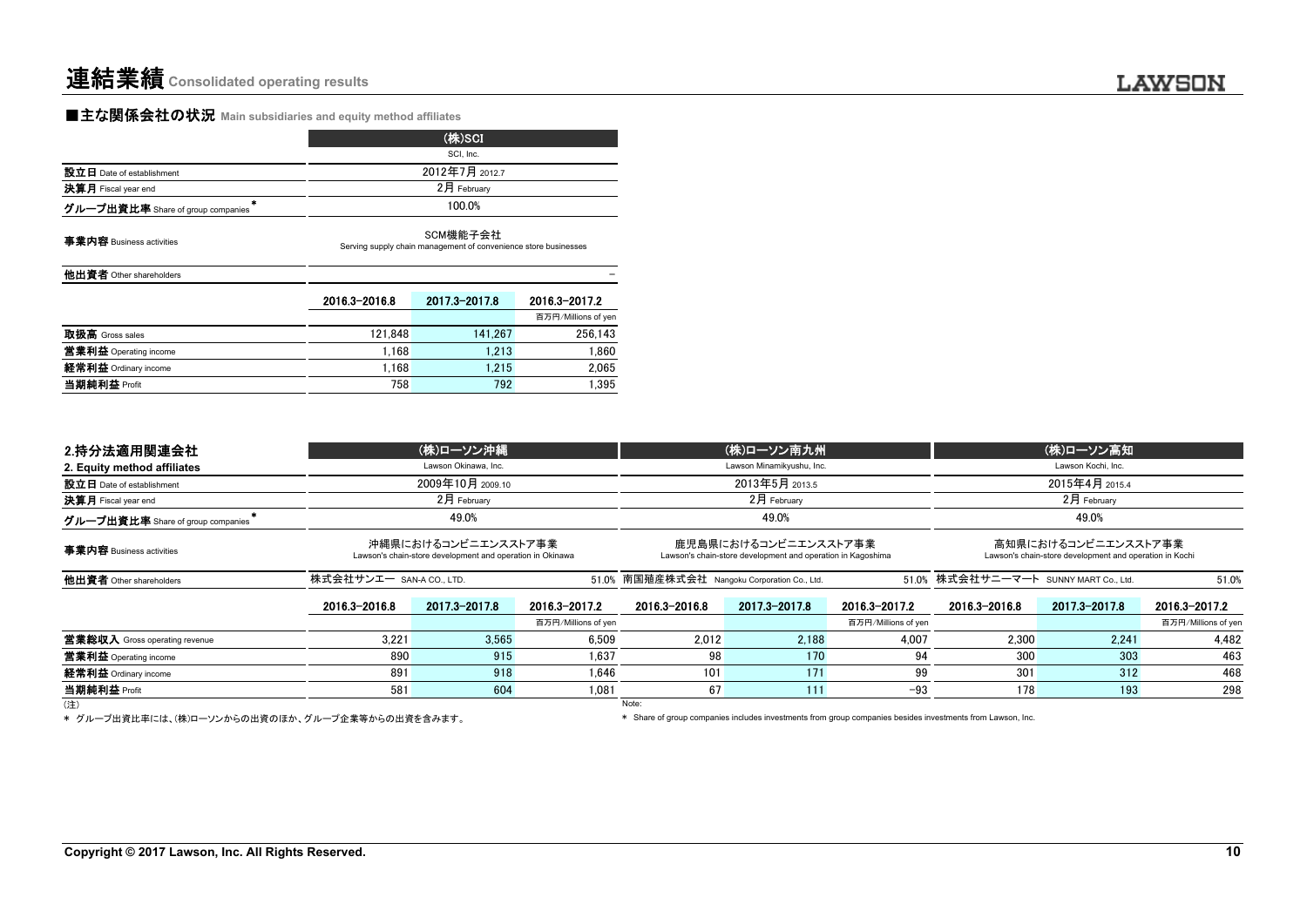### **■主な業績と予想** Results and forecasts for major financial indicators

|                                                                                                        |                                  | 2016年度/FY2016 |                                      |         |                                  | 2017年度/FY2017 |                                                   |                          |
|--------------------------------------------------------------------------------------------------------|----------------------------------|---------------|--------------------------------------|---------|----------------------------------|---------------|---------------------------------------------------|--------------------------|
|                                                                                                        | 第2四半期/1H<br>2016.3.1 - 2016.8.31 |               | 通期/Full year<br>2016.3.1 - 2017.2.28 |         | 第2四半期/1H<br>2017.3.1 - 2017.8.31 |               | 通期計画/Full year (Forecast)<br>2017.3.1 - 2018.2.28 |                          |
|                                                                                                        | 金額/Amount                        | 前年比/YoY       | 金額/Amount                            | 前年比/YoY | 金額/Amount                        | 前年比/YoY       | 金額/Amount                                         | 前年比/YoY                  |
| チェーン全店売上高(百万円)<br>Net sales of all convenience stores (millions of yen)                                | 1.028.626                        | 103.6%        | 2.027.504                            | 103.4%  | 1.066.292                        | 103.7%        | 2.140.000                                         | 105.5%                   |
| 加盟店売上高(百万円)<br>Net sales of franchised stores (millions of yen)                                        | 1.008.944                        | 103.3%        | 1.986.572                            | 103.1%  | 1.040.821                        | 103.2%        | $\overline{\phantom{0}}$                          |                          |
| 直営店売上高(百万円)<br>Net sales of company-operated stores (millions of yen)                                  | 19.682                           | 117.6%        | 40.931                               | 121.4%  | 25.470                           | 129.4%        | $\overline{\phantom{0}}$                          |                          |
| $*1$<br><b>営業総収入</b> (百万円) Gross operating revenue (millions of yen)                                   | 180.065                          | 107.5%        | 356.186                              | 106.7%  | 189.083                          | 105.0%        | 383.000                                           | 107.5%                   |
| <b>営業総利益</b> (百万円) Operating gross profit (millions of yen)                                            | 165.495                          | 106.7%        | 325.716                              | 105.4%  | 170.118                          | 102.8%        | $\overline{\phantom{0}}$                          |                          |
| (対チェーン全店売上高比)<br>(Operating gross profit on Net sales of all convenience stores)                       | 16.1%                            |               | 16.1%                                |         | 16.0%                            |               | $\overline{\phantom{0}}$                          |                          |
| 販売費及び一般管理費(百万円)<br>Selling, general and administrative expenses (millions of yen)                      | 133,724                          | 110.8%        | 268,296                              | 106.6%  | 138.933                          | 103.9%        |                                                   |                          |
| (対チェーン全店売上高比)<br>(Selling, general and administrative expenses on Net sales of all convenience stores) | 13.0%                            |               | 13.2%                                |         | 13.0%                            |               | $\overline{\phantom{0}}$                          |                          |
| <b>営業利益</b> (百万円) Operating income (millions of yen)                                                   | 31.770                           | 92.3%         | 57.419                               | 100.3%  | 31.185                           | 98.2%         | 52,500                                            | 91.4%                    |
| (対チェーン全店売上高比)<br>(Operating income on Net sales of all convenience stores)                             | 3.1%                             |               | 2.8%                                 |         | 2.9%                             |               |                                                   |                          |
| 経常利益 (百万円) Ordinary income (millions of yen)                                                           | 30.407                           | 90.6%         | 56.459                               | 102.7%  | 30.956                           | 101.8%        | 50.000                                            | 88.6%                    |
| 四半期(当期)純利益 (百万円) Profit (millions of yen)                                                              | 18.216                           | 137.2%        | 19.088                               | 87.6%   | 20,368                           | 111.8%        | 25,500                                            | 133.6%                   |
| 1株当たり四半期(当期)純利益 (円) Profit per share (yen)                                                             | 182.14                           |               | 190.86                               |         | 203.61                           |               | $\frac{254.85}{2}$                                |                          |
| 純資産 (百万円) Net assets (millions of yen)                                                                 | 248.855                          |               | 237.409                              |         | 246.278                          |               |                                                   |                          |
| 総資産 (百万円) Total assets (millions of yen)                                                               | 780.858                          |               | 767.986                              |         | 808.790                          |               |                                                   | $\overline{\phantom{0}}$ |
| 1株当たり純資産 (円) Net assets per share (yen)                                                                | 2.484.90                         |               | 2.370.59                             |         | 2.459.45                         |               |                                                   | Ξ.                       |
| 総資産四半期(当期)純利益率 ROA                                                                                     |                                  | 2.4%          |                                      | 2.6%    |                                  | 2.6%          |                                                   | -                        |
| 自己資本四半期(当期)純利益率 ROE                                                                                    |                                  | 7.4%          |                                      | 7.9%    |                                  | 8.4%          |                                                   |                          |
| 流動比率 Current ratio                                                                                     |                                  | 60.2%         |                                      | 55.8%   | 52.6%                            |               |                                                   | Ξ.                       |
| 固定比率 Fixed ratio                                                                                       | 234.6%                           |               | 247.1%                               |         | 253.1%                           |               |                                                   | $\overline{\phantom{0}}$ |
| 自己資本比率 Shareholders' equity ratio                                                                      | 31.8%                            |               |                                      | 30.9%   | 30.4%                            |               |                                                   |                          |
|                                                                                                        |                                  | Notes:        |                                      |         |                                  |               |                                                   |                          |

\*1 営業総収入は直営店売上高、加盟店からの収入等の合計です。

\*2 計画の1株当たり当期純利益に関しては、2017年8月31日現在の期末発行済株式数を用いて算出しております。

\*1 The gross operating revenue is a sum of total sales of company-operated stores, income from franchised stores and others.

\*2 Forecasted profit per share is calculated based on the number of outstanding shares as of August 31, 2017.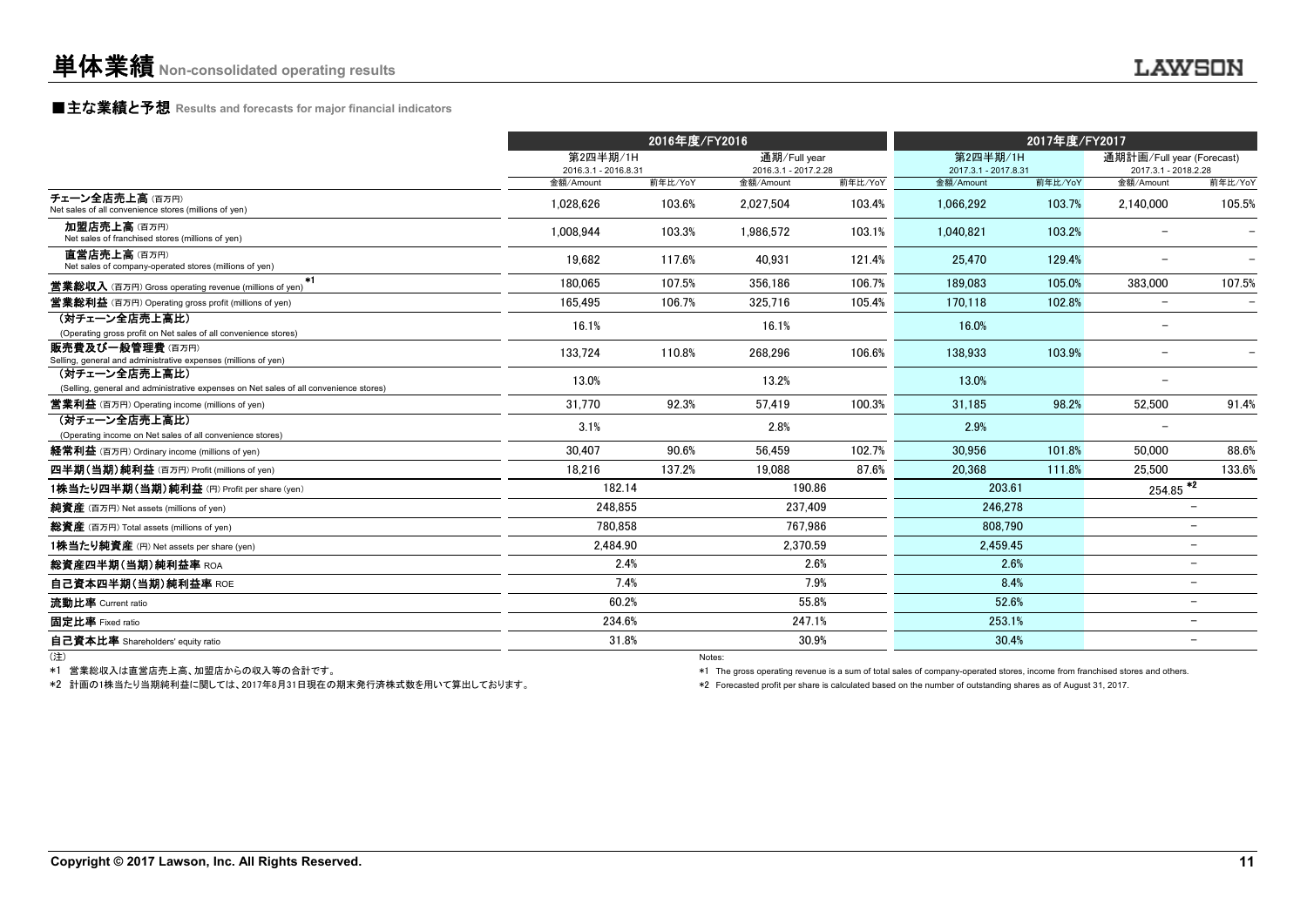## ■損益計算書 **Non-consolidated statement of income**

|                                                                  | 2016年度1H                 |         | 2017年度1H             |         | 前年増減                |
|------------------------------------------------------------------|--------------------------|---------|----------------------|---------|---------------------|
|                                                                  | 2016.3.1 - 2016.8.31     |         | 2017.3.1 - 2017.8.31 |         | Increase (Decrease) |
|                                                                  | 百万円/Millions of yen      | 前年比/YoY | 百万円/Millions of yen  | 前年比/YoY | 百万円/Millions of yen |
| $B + E$<br>A.営業総収入 Gross operating revenue                       | 180,065                  | 107.5%  | 189,083              | 105.0%  | 9,018               |
| <b>B.売上高</b> Net sales                                           | 20,408                   | 117.6%  | 26,112               | 127.9%  | 5,703               |
| $*2$<br><b>C.売上原価</b> Cost of sales                              | 14.570                   | 118.1%  | 18.965               | 130.2%  | 4,395               |
| *3<br>$B - C$<br>D.売上総利益 Gross profit                            | 5,838                    | 116.3%  | 7,146                | 122.4%  | 1,308               |
| $F + G$<br><b>E.営業収入</b> Operating revenue                       | 159.656                  | 106.4%  | 162,971              | 102.1%  | 3,314               |
| F.加盟店からの収入 Income from franchised stores                         | 140,082                  | 105.2%  | 143,811              | 102.7%  | 3,729               |
| G.その他の営業収入 Other operating revenue                               | 19.574                   | 115.5%  | 19,159               | 97.9%   | $-414$              |
| $A - C = D + E$<br>H.営業総利益 Operating gross profit                | 165,495                  | 106.7%  | 170,118              | 102.8%  | 4,623               |
| <b>I.販売費及び一般管理費</b> Selling, general and administrative expenses | 133.724                  | 110.8%  | 138,933              | 103.9%  | 5,208               |
| $H - I$<br>J.営業利益 Operating income                               | 31,770                   | 92.3%   | 31,185               | 98.2%   | $-584$              |
| 営業外収益 Non-operating income                                       | 1.898                    | 130.7%  | 1.808                | 95.3%   | $-89$               |
| 営業外費用 Non-operating expenses                                     | 3,261                    | 140.8%  | 2,037                | 62.5%   | $-1,223$            |
| 経常利益 Ordinary income                                             | 30,407                   | 90.6%   | 30,956               | 101.8%  | 548                 |
| 特別利益 Extraordinary income                                        | $\overline{\phantom{m}}$ |         | 302                  |         | 302                 |
| 特別損失 Extraordinary losses                                        | 2,333                    | 27.1%   | 1,995                | 85.6%   | $-337$              |
| 税引前四半期純利益 Profit before income taxes                             | 28,074                   | 112.5%  | 29,262               | 104.2%  | 1,188               |
| 法人税、住民税及び事業税 Income taxes - current                              | 7,348                    | 75.4%   | 7,849                | 106.8%  | 501                 |
| 法人税等調整額 Income taxes - deferred                                  | 2,509                    | 129.5%  | 1,044                | 41.6%   | $-1,464$            |
| 四半期純利益 Profit                                                    | 18,216                   | 137.2%  | 20,368               | 111.8%  | 2,151               |

# ■販売費及び一般管理費の主な明細 **Selling, general and administrative expenses**

|                                                                                                                      | 2016年度1H             |         | 2017年度1H                                                                                                                                                                                                                      |         | 前年増減                |
|----------------------------------------------------------------------------------------------------------------------|----------------------|---------|-------------------------------------------------------------------------------------------------------------------------------------------------------------------------------------------------------------------------------|---------|---------------------|
|                                                                                                                      | 2016.3.1 - 2016.8.31 |         | 2017.3.1 - 2017.8.31                                                                                                                                                                                                          |         | Increase (Decrease) |
|                                                                                                                      | 百万円/Millions of yen  | 前年比/YoY | 百万円/Millions of yen                                                                                                                                                                                                           | 前年比/YoY | 百万円/Millions of yen |
| 地代家賃 Rents                                                                                                           | 49.460               | 104.9%  | 52,491                                                                                                                                                                                                                        | 106.1%  | 3,031               |
| 人件費 Personnel expenses                                                                                               | 20.707               | 107.1%  | 22,451                                                                                                                                                                                                                        | 108.4%  | 1,744               |
| 有形固定資産減価償却費 Depreciation of property and store equipment                                                             | 19.514               | 111.1%  | 19.492                                                                                                                                                                                                                        | 99.9%   | $-22$               |
| 広告宣伝費 Advertising expenses                                                                                           | 7,661                | 148.2%  | 6,358                                                                                                                                                                                                                         | 83.0%   | $-1,302$            |
| 販売手数料 Sales commission                                                                                               | 7,276                | 138.3%  | 8.894                                                                                                                                                                                                                         | 122.2%  | 1,617               |
| その他 Other                                                                                                            | 29.105               | 110.9%  | 29.244                                                                                                                                                                                                                        | 100.5%  | 138                 |
| 合計 Total                                                                                                             | 133.724              | 110.8%  | 138.933                                                                                                                                                                                                                       | 103.9%  | 5,208               |
| (注)                                                                                                                  | Notes:               |         |                                                                                                                                                                                                                               |         |                     |
| المنافر والمستنقل والمستنقل المنافر والمستنقل والمستنقل والمستنقل والمستنقل والمنافرة والمتناورة والمستنقل والمنافرة |                      |         | . The contract of the contract of the contract of the contract of the contract of the contract of the contract of the contract of the contract of the contract of the contract of the contract of the contract of the contrac |         |                     |

\*1 「売上高」は、直営店売上高及びEコマース売上高の合計です。

\*2 「売上原価」は、商品売上原価です。

\*3 「売上総利益」は、商品売上総利益です。

\*1 Net sales of company-operated stores and e-commerce business.

\*2 Cost of goods sold.

\*3 Gross profit on goods sales.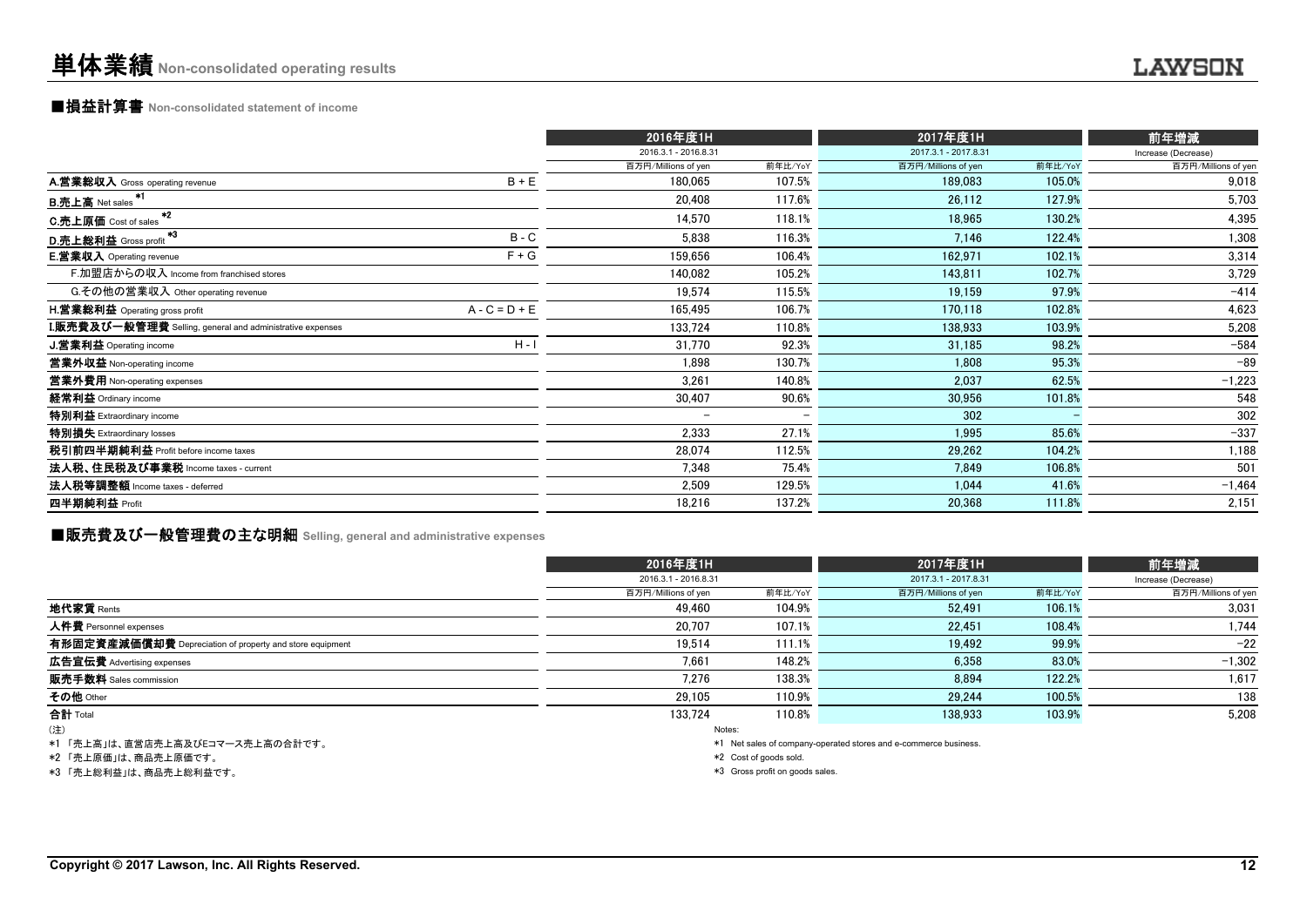| ■投融資の状況 Capital expenditure                              | 2016年度1H             | 2017年度1H             | 前年増減                | 2017年度計画                         |
|----------------------------------------------------------|----------------------|----------------------|---------------------|----------------------------------|
|                                                          | 2016.3.1 - 2016.8.31 | 2017.3.1 - 2017.8.31 | Increase (Decrease) | Forecasts / 2017.3.1 - 2018.2.28 |
|                                                          | 百万円/Millions of yen  | 百万円/Millions of yen  | 百万円/Millions of yen | 百万円/Millions of yen              |
| 新店投資 New store investments                               | 15.835               | 27.544               | 11.708              | 64.500                           |
| <b>既存店投資</b> Existing store investments                  | 2.941                | 1.544                | $-1.397$            | 7,000                            |
| システム関連投資 IT - related investments                        | 6,822                | 6.769                | $-52$               | 15.500                           |
| その他 <sub>Other</sub>                                     | 617                  | 4,31                 | 3.694               | 5,000                            |
| 投資小計 Subtotal                                            | 26.217               | 40,170               | 13.953              | 92,000                           |
| 出資 融資 Investments and advances                           | $-4.272$             | 10.306               | 14.579              | 13,000                           |
| リース Leases                                               | 22.767               | 19.023               | $-3,743$            | 54,000                           |
| <b>合計</b> Total                                          | 44,712               | 69.501               | 24,788              | 159,000                          |
| 有形固定資産減価償却費 Depreciation of property and store equipment | 19.514               | 19.492               | $-22$               | 40.900                           |
| <b>無形固定資産償却費</b> Amortization of intangible assets       | 2.918                | 2,453                | $-464$              | 6,700                            |
| 減価償却費合計 Total depreciation and amortization              | 22,433               | 21,946               | $-487$              | 47,600                           |
| (注)                                                      |                      | Note:                |                     |                                  |

\* リース債務の返済による支出は、2016年度第2四半期累計期間は12,885百万円、2017年度第2四半期累計期間は14,126百万円です。

\* The amount of repayments of lease obligations is 12,885 millions of yen in the first half of fiscal year 2016 and 14,126 millions of yen in the first half of fiscal year 2017.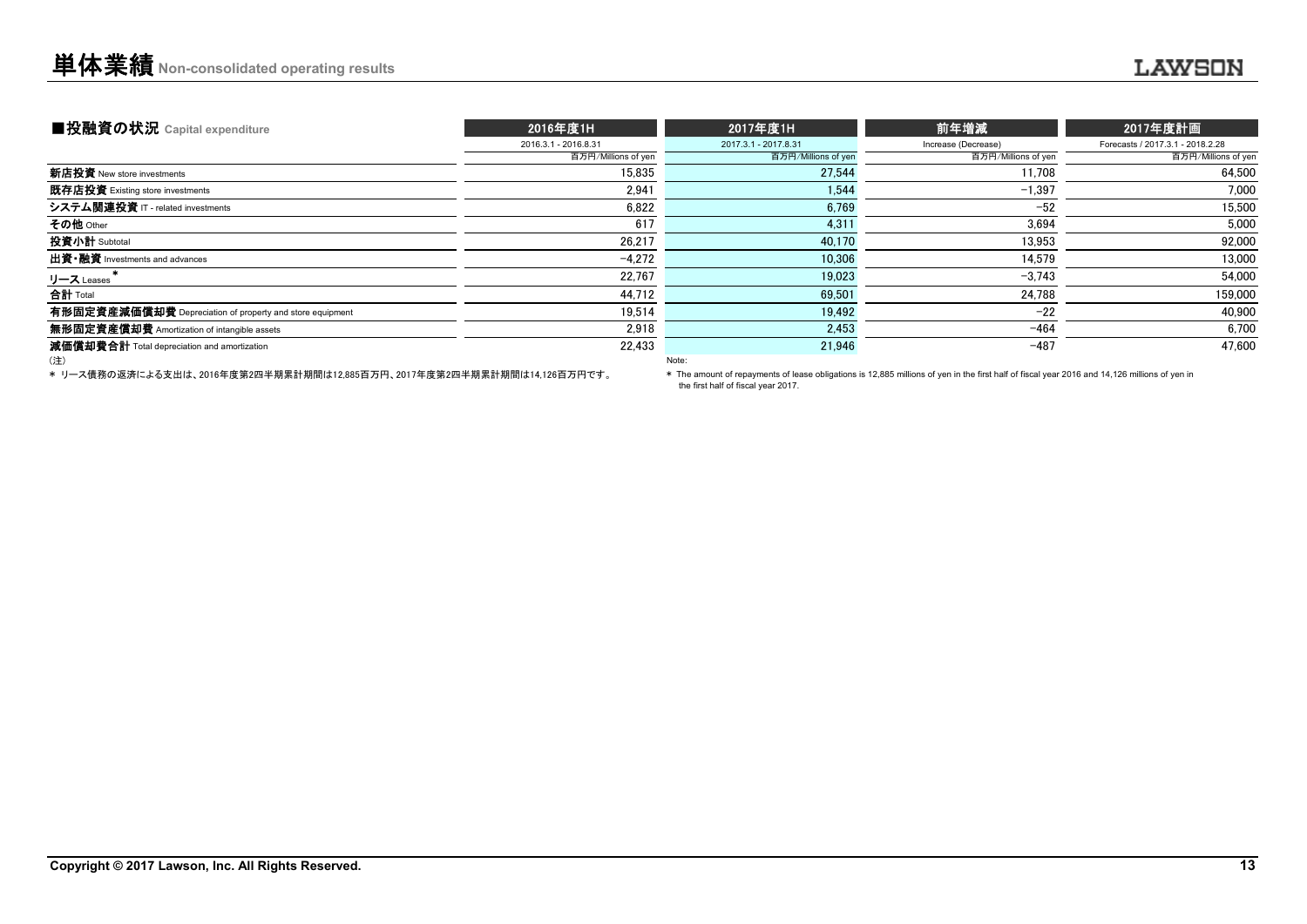# ■貸借対照表 **Non-consolidated balance sheet**

|                                                                         | 2016年度<br>(2017年2月28日現在) | 2017年度第2四半期<br>(2017年8月31日現在) | 2016年度末からの増減                       |
|-------------------------------------------------------------------------|--------------------------|-------------------------------|------------------------------------|
|                                                                         | FY2016 (As of 2017.2.28) | FY2017 (As of 2017.8.31)      | Increase (Decrease) from 2017.2.28 |
| [資産の部 Assets]                                                           | 百万円/Millions of yen      | 百万円/Millions of yen           | 百万円/Millions of yen                |
| 流動資産 Current assets                                                     | 182,009                  | 185,943                       | 3,934                              |
| 現金及び預金 Cash and deposits                                                | 51,283                   | 45,372                        | $-5,911$                           |
| 加盟店貸勘定 Accounts receivable - due from franchised stores                 | 38.301                   | 36.379                        | $-1.921$                           |
| リース債権 Lease receivables                                                 | 20,276                   | 20,058                        | $-218$                             |
| 商品 Merchandise                                                          | 1,426                    | 1.449                         | 23                                 |
| 前払費用 Prepaid expenses                                                   | 13,741                   | 13,811                        | 69                                 |
| 未収入金 Accounts receivable - other                                        | 46.705                   | 54.333                        | 7,628                              |
| 繰延税金資産 Deferred tax assets                                              | 2,718                    | 2.649                         | $-68$                              |
| その他 Other                                                               | 7,563                    | 11,896                        | 4,333                              |
| 貸倒引当金 Allowance for doubtful accounts                                   | $-6$                     | $-7$                          | $-1$                               |
| 固定資産 Non-current assets                                                 | 585.976                  | 622.846                       | 36.869                             |
| 有形固定資産 Property and store equipment                                     | 292.400                  | 304.802                       | 12,402                             |
| ・建物 Buildings                                                           | 144,619                  | 150,013                       | 5,394                              |
| ・構築物 Structures                                                         | 26,147                   | 26.870                        | 722                                |
| •工具、器具及び備品 Tools, furniture and fixtures                                | 14,760                   | 13,611                        | $-1,149$                           |
| ・土地 Land                                                                | 9,648                    | 9,790                         | 142                                |
| ---<br>-リース資産 Leased assets                                             | 95,632                   | 102,264                       | 6,631                              |
| ・建設仮勘定 Construction in progress                                         | 1,591                    | 2,252                         | 660                                |
| 無形固定資産 Intangible assets                                                | 40,186                   | 50,183                        | 9,997                              |
| ・ソフトウエア Software                                                        | 29,852                   | 33,648                        | 3,795                              |
| ・のれん Goodwill                                                           | 9.831                    | 9.361                         | $-469$                             |
| •その他 Other                                                              | 501                      | 7,174                         | 6,672                              |
| 投資その他の資産 Investments and other assets                                   | 253,390                  | 267,860                       | 14,469                             |
| •投資有価証券 Investments securities                                          | 8,781                    | 11,902                        | 3,121                              |
| •関係会社株式 Shares of subsidiaries and associates                           | 63,375                   | 69,973                        | 6,598                              |
| •長期貸付金 Long-term loans receivable                                       | 43,564                   | 44,576                        | 1,012                              |
| •関係会社長期貸付金 Long-term loans receivable from subsidiaries and associates  | 16,823                   | 15,058                        | $-1,765$                           |
| •長期前払費用 Long-term prepaid expenses                                      | 10,313                   | 15.873                        | 5.559                              |
| •差入保証金 Guarantee deposits                                               | 87.783                   | 89.683                        | 1.899                              |
| •繰延税金資産 Deferred tax assets                                             | 21,599                   | 20.239                        | $-1,359$                           |
| •その他 Other                                                              | 2,111                    | 1.563                         | $-547$                             |
| •貸倒引当金 Allowance for doubtful accounts                                  | $-962$                   | $-1,011$                      | $-49$                              |
| 資産合計 Total assets                                                       | 767,986                  | 808,790                       | 40,803                             |
| 有形固定資産の減価償却累計額 Accumulated depreciation of property and store equipment | 255,226                  | 266.057                       | 10,831                             |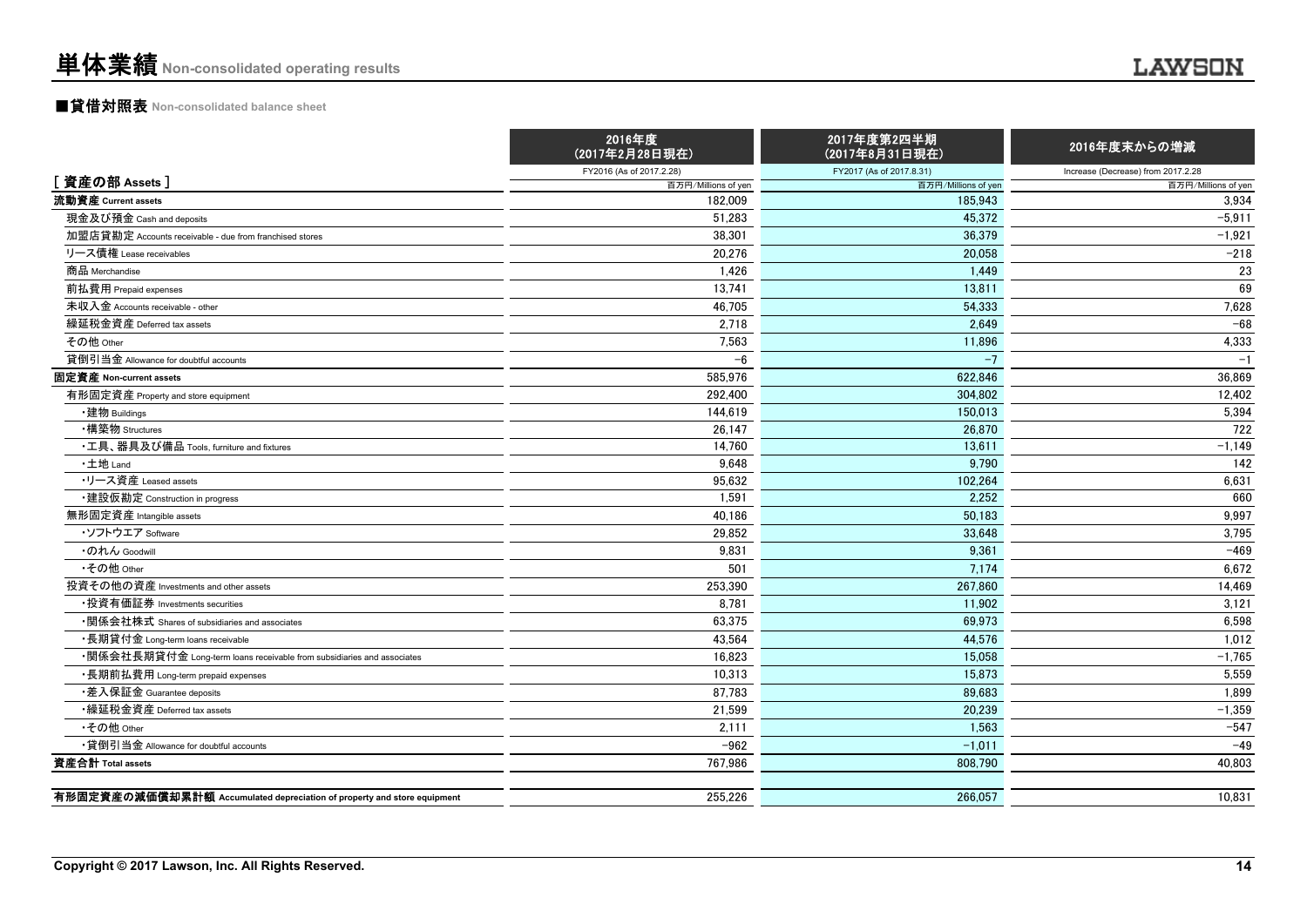## ■貸借対照表 **Non-consolidated balance sheet**

|                                                                    | 2016年度<br>(2017年2月28日現在) | 2017年度第2四半期<br>(2017年8月31日現在) | 2016年度末からの増減                       |
|--------------------------------------------------------------------|--------------------------|-------------------------------|------------------------------------|
|                                                                    | FY2016 (As of 2017.2.28) | FY2017 (As of 2017.8.31)      | Increase (Decrease) from 2017.2.28 |
| [負債の部 Liabilities]                                                 | 百万円/Millions of yen      | 百万円/Millions of yen           | 百万円/Millions of yen                |
| 流動負債 Current liabilities                                           | 326.070                  | 353.535                       | 27.465                             |
| 買掛金 Accounts payable - trade                                       | 100,160                  | 123,124                       | 22,964                             |
| 短期借入金 Short-term loans payable                                     | 30,000                   |                               | $-30,000$                          |
| 関係会社短期借入金 Short-term loans payable to subsidiaries and associates  | 47,280                   | 56,050                        | 8,770                              |
| リース債務 Lease obligations                                            | 25,385                   | 27,286                        | 1,900                              |
| 未払金 Accounts payable - other                                       | 21,425                   | 20,602                        | $-822$                             |
| 未払法人税等 Income taxes payable                                        | 8,349                    | 9.472                         | 1,123                              |
| 未払費用 Accrued expenses                                              | 2,157                    | 2,407                         | 249                                |
| 預り金 Deposits received                                              | 84.380                   | 106.029                       | 21,648                             |
| 賞与引当金 Provision for bonuses                                        | 2,586                    | 2.864                         | 278                                |
| その他 Other                                                          | 4,345                    | 5.699                         | 1,353                              |
| 固定負債 Non-current liabilities                                       | 204,506                  | 208,976                       | 4,470                              |
| 長期借入金 Long-term loans payable                                      | 50,000                   | 50,000                        |                                    |
| リース債務 Lease obligations                                            | 93.337                   | 97.924                        | 4,586                              |
| 退職給付引当金 Provision for retirement benefits                          | 10,098                   | 10.498                        | 400                                |
| 役員退職慰労引当金 Provision for retirement benefits to executive officers  | 242                      | 231                           | $-11$                              |
| 資産除去債務 Asset retirement obligations                                | 23,654                   | 24,382                        | 727                                |
| その他 Other                                                          | 27,173                   | 25,940                        | $-1,233$                           |
| 負債合計 Total liabilities                                             | 530,576                  | 562,511                       | 31,935                             |
| [純資産の部 Net assets]                                                 |                          |                               |                                    |
| 株主資本 Shareholders' equity                                          | 237,439                  | 245,536                       | 8,097                              |
| 資本金 Capital stock                                                  | 58,506                   | 58.506                        | $\overline{\phantom{0}}$           |
| 資本剰余金 Capital surplus                                              | 47.696                   | 47.756                        | 60                                 |
| ・資本準備金 Legal capital surplus                                       | 47,696                   | 47.696                        | $\overline{\phantom{m}}$           |
| •その他資本剰余金 Other capital surplus                                    |                          | 60                            | 60                                 |
| 利益剰余金 Retained earnings                                            | 132,447                  | 140,313                       | 7,866                              |
| ・利益準備金 Legal retained earnings                                     | 727                      | 727                           |                                    |
| ・別途積立金 General reserve                                             | 50,000                   | 50,000                        |                                    |
| ・繰越利益剰余金 Retained earnings brought forward                         | 81,719                   | 89.586                        | 7,866                              |
| 自己株式 Treasury shares                                               | $-1,210$                 | $-1.040$                      | 170                                |
| 評価・換算差額等 Valuation and translation adjustments                     | $-344$                   | 544                           | 888                                |
| その他有価証券評価差額金 Valuation difference on available-for-sale securities | 274                      | 1,162                         | 888                                |
| 土地再評価差額金 Revaluation reserve for land                              | $-618$                   | $-618$                        | $\overline{\phantom{m}}$           |
| 新株予約権 Subscription rights to shares                                | 314                      | 197                           | $-117$                             |
| 純資産合計 Net assets                                                   | 237,409                  | 246,278                       | 8,868                              |
| 負債純資産合計 Liabilities and net assets                                 | 767.986                  | 808.790                       | 40.803                             |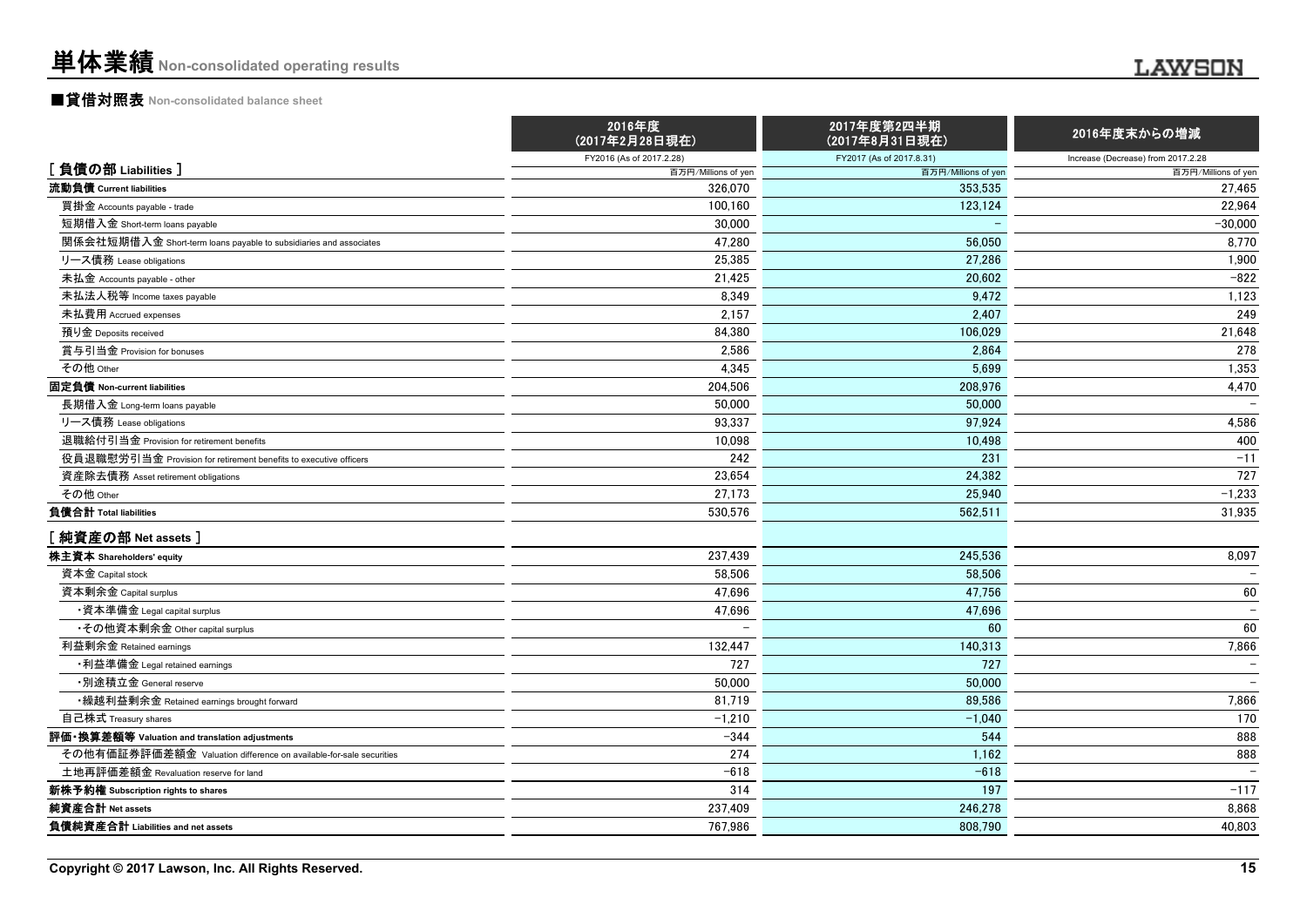### **■国内コンビニエンスストアの店舗数の推移 Number of convenience stores in Japan \*1**

|                                  | 2016年度1H/FY2016      |                     | 2017年度1H/FY2017 <sup>*2</sup> |                     | 2017年度(計画)/FY2017 (Forecast) *2 |                     |
|----------------------------------|----------------------|---------------------|-------------------------------|---------------------|---------------------------------|---------------------|
|                                  | 2016.3.1 - 2016.8.31 |                     | 2017.3.1 - 2017.8.31          |                     | 2017.3.1 - 2018.2.28            |                     |
| 単体 Non-consolidated              |                      | 「ローソン」「ナチュラルローソン」のみ |                               | 「ローソン」「ナチュラルローソン」のみ |                                 | 「ローソン」「ナチュラルローソン」のみ |
| <b>開店</b> Opening (店/Store)      | 427                  | 425                 | 474                           | 466                 | 1.350                           | 1,300               |
| <b>閉店</b> Closure (店/Store)      | 224                  | 212                 | 150                           | 139                 | 470                             | 460                 |
| うち置換(-) Re-location(-)           | 62                   | 61                  | 42                            | 42                  | $-$                             | -                   |
| 純増 Net Increase (店/Store)        | 203                  | 213                 | 324                           | 327                 | 880                             | 840                 |
| 総店舗数 Total number of stores      | 12,083               | 11,284              | 12,612                        | 11,817              | 13,168                          | 12,330              |
| グループ会社 Group company             |                      |                     |                               |                     |                                 |                     |
| <b>開店</b> Opening (店/Store)      | 16                   |                     | 19                            |                     | 50                              |                     |
| <b>閉店</b> Closure (店/Store)      |                      |                     |                               |                     | 30                              |                     |
| <b>純増</b> Net Increase (店/Store) |                      |                     | 15                            |                     | 20                              |                     |
| 総店舗数 Total number of stores      | 523                  |                     | 838                           |                     | 843                             |                     |
| グループ計 Total                      |                      |                     |                               |                     |                                 |                     |
| <b>開店</b> Opening (店/Store)      | 443                  |                     | 493                           |                     | 1.400                           |                     |
| 閉店 Closure (店/Store)             | 232                  |                     | 154                           |                     | 500                             |                     |
| 純増 Net Increase (店/Store)        | 211                  |                     | 339                           |                     | 900                             |                     |
| 総店舗数 Total number of stores      | 12,606               |                     | 13,450                        |                     | 14,011                          |                     |

(注)

\*1 当社グループの運営するコンビニエンスストアの店舗数であり、(株)ローソン山陰、(株)ローソン高知、(株)ローソン南九州、(株)ローソン沖縄の運営する店舗数を含みます。 Lawson Kochi, Inc., Lawson Minamikyushu, Inc. and Lawson Okinawa, Inc.

\*2 2016年11月に単体から(株)ローソン山陰に移管した234店舗は、本頁では、2017年度1Hと2017年度(計画)において

Notes:

\*1 The number of stores is a total number of stores operated by the Lawson group including the number of stores operated by Lawson Sanin, Inc.,

 \*2 Number of stores (234 stores), which were transferred into Lawson Sanin, Inc. from parent company in November 2016, were excluded グループ会社にて集計しています。 from non-consolidated figures and counted in group company figures by the table of "1H fiscal year 2017" and "FY2017 (Forecast)" of this page.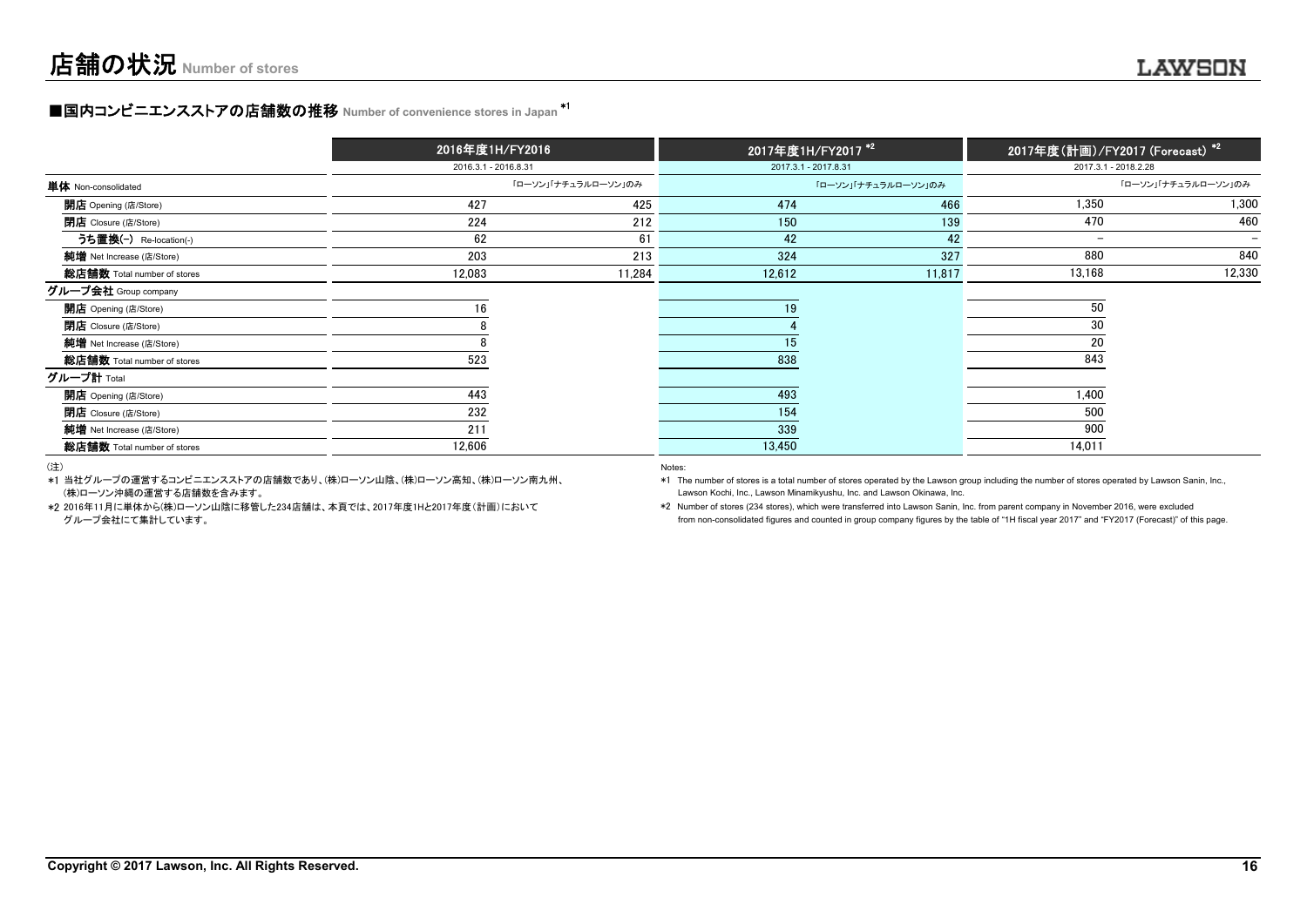### **■国内コンビニエンスストア店舗数 Number of convenience stores in Japan by store type**

|                                             | 2016年8月                  |                          | 2017年2月*       |           | 2017年8月        |           | 期中増減店舗数                 |
|---------------------------------------------|--------------------------|--------------------------|----------------|-----------|----------------|-----------|-------------------------|
|                                             | <b>August, 2016</b>      |                          | February, 2017 |           | August, 2017   |           | Net increase (Decrease) |
|                                             | 店/Store                  | 構成比/Share                | 店/Store        | 構成比/Share | 店/Store        | 構成比/Share | 店/Store                 |
| 株式会社ローソン Lawson, Inc.                       |                          |                          |                |           |                |           |                         |
| 直営店 Company-operated stores                 |                          |                          |                |           |                |           |                         |
| ローソン LAWSON                                 | 196                      | 1.6%                     | 248            | 1.9%      | 296            | 2.2%      | 48                      |
| ナチュラルローソン NATURAL LAWSON                    | 30                       | 0.2%                     | 30             | 0.2%      | 29             | 0.2%      | $-1$                    |
| 加盟店 Franchised stores                       |                          |                          |                |           |                |           |                         |
| Bタイプ Type B                                 | 1.238                    | 9.8%                     | 1.306          | 10.0%     | 1.361          | 10.1%     | 55                      |
| Gタイプ Type G                                 | 1,757                    | 13.9%                    | 1,680          | 12.8%     | 1,635          | 12.2%     | $-45$                   |
| Cタイプ Type C                                 | 7,955                    | 63.1%                    | 8,115          | 61.9%     | 8,381          | 62.3%     | 266                     |
| ナチュラルローソン NATURAL LAWSON                    | 108                      | 0.9%                     | 111            | 0.8%      | 115            | 0.9%      | 4                       |
| ローソンストア100 LAWSON STORE100                  | 799                      | 6.3%                     | 798            | 6.1%      | 795            | 5.9%      | $-3$                    |
| 小計 Subtotal                                 | 12,083                   | 95.9%                    | 12,288         | 93.7%     | 12,612         | 93.8%     | 324                     |
| 株式会社ローソン山陰 Lawson Sanin, Inc.               |                          |                          |                |           |                |           |                         |
| 直営店 Company-operated stores                 | $\overline{\phantom{m}}$ | $\overline{\phantom{0}}$ | 5              | 0.0%      | 6              | 0.0%      |                         |
| 加盟店 Franchised stores                       | $\overline{\phantom{0}}$ | $\qquad \qquad -$        | 282            | 2.2%      | 284            | 2.1%      | $\overline{\mathbf{c}}$ |
| 小計 Subtotal                                 | $\overline{\phantom{0}}$ | $\overline{\phantom{0}}$ | 287            | 2.2%      | 290            | 2.2%      | 3                       |
| 株式会社ローソン高知 Lawson Kochi, Inc.               |                          |                          |                |           |                |           |                         |
| 直営店 Company-operated stores                 | 6                        | 0.0%                     | 5              | 0.0%      | 4              | 0.0%      | $-1$                    |
| 加盟店 Franchised stores                       | 127                      | 1.0%                     | 130            | 1.0%      | 132            | 1.0%      | $\overline{2}$          |
| 小計 Subtotal                                 | 133                      | 1.1%                     | 135            | 1.0%      | 136            | 1.0%      |                         |
| 株式会社ローソン南九州 Lawson Minamikyushu, Inc.       |                          |                          |                |           |                |           |                         |
| 直営店 Company-operated stores                 |                          | 0.0%                     |                | 0.0%      | $\overline{2}$ | 0.0%      |                         |
| 加盟店 Franchised stores                       | 188                      | 1.5%                     | 190            | 1.4%      | 192            | 1.4%      | $\overline{2}$          |
| 小計 Subtotal                                 | 189                      | 1.5%                     | 191            | 1.5%      | 194            | 1.4%      | 3                       |
| 株式会社ローソン沖縄 Lawson Okinawa, Inc.             |                          |                          |                |           |                |           |                         |
| 直営店 Company-operated stores                 | 3                        | 0.0%                     | 3              | 0.0%      | 3              | 0.0%      |                         |
| 加盟店 Franchised stores                       | 198                      | 1.6%                     | 207            | 1.6%      | 215            | 1.6%      | 8                       |
| 小計 Subtotal                                 | 201                      | 1.6%                     | 210            | 1.6%      | 218            | 1.6%      | 8                       |
| 国内コンビニエンスストアグループ店舗数計                        | 12,606                   | 100.0%                   | 13,111         | 100.0%    | 13,450         | 100.0%    | 339                     |
| Total number of convenience stores in Japan |                          |                          |                |           |                |           |                         |

(注) Note:

\* 2016年11月に(株)ローソンから234店舗を(株)ローソン山陰に移管しております。

\* In November 2016, 234 stores were transferred into Lawson Sanin, Inc. from Lawson, Inc.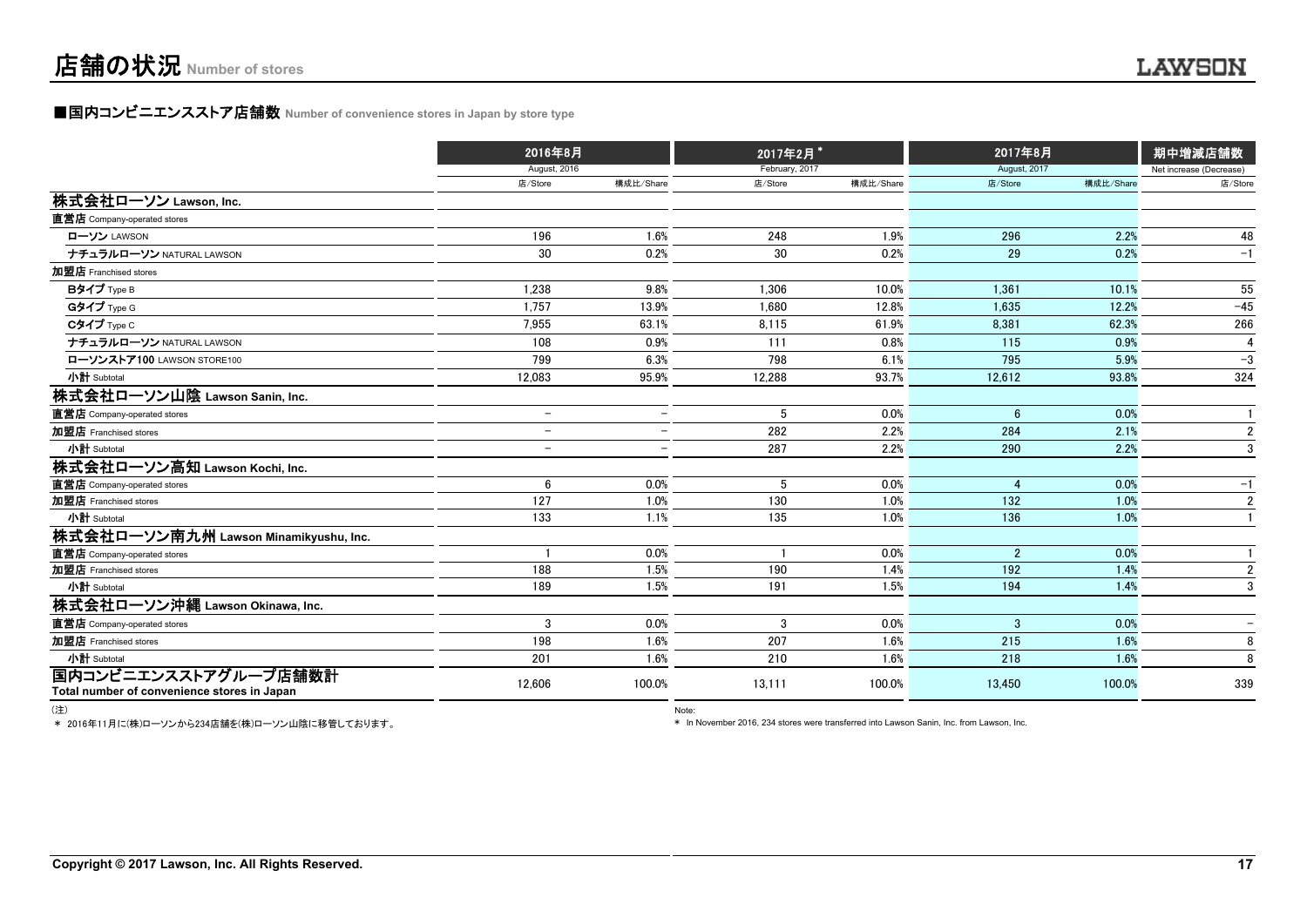# ■都道府県別店舗分布状況 **Number of convenience stores by region and prefecture**

|                |              |         | 2017年2月                  |         |         | 2017年8月                  |                  |         | 期中増減店舗数                                    |                |
|----------------|--------------|---------|--------------------------|---------|---------|--------------------------|------------------|---------|--------------------------------------------|----------------|
|                |              |         | February, 2017           |         |         | August, 2017             |                  |         | Net increase (Decrease)                    |                |
|                |              | ローソン*   | ローソンストア100               | 計       | ローソン*   | ローソンストア100               | 計                | ローソン*   | ローソンストア100                                 | 計              |
|                |              | LAWSON  | LAWSON STORE100          | Total   | LAWSON  | <b>LAWSON STORE100</b>   | Total            | LAWSON  | LAWSON STORE100                            | Total          |
|                |              | 店/Store | 店/Store                  | 店/Store | 店/Store | 店/Store                  | 店/Store          | 店/Store | 店/Store                                    | 店/Store        |
| 北海道 Hokkaido   | 北海道 Hokkaido | 637     |                          | 637     | 654     | $\qquad \qquad -$        | 654              | 17      | $\overline{\phantom{m}}$                   | 17             |
| 東北 Tohoku      | 青森 Aomori    | 234     | $\overline{\phantom{m}}$ | 234     | 239     | $\qquad \qquad -$        | 239              |         | 5<br>$-$                                   | 5              |
|                | 秋田 Akita     | 188     | $\qquad \qquad -$        | 188     | 189     | $\overline{\phantom{m}}$ | 189              |         | $\overline{\phantom{m}}$                   |                |
|                | 岩手 Iwate     | 169     | $\overline{\phantom{0}}$ | 169     | 168     | $\equiv$                 | 168              | $-1$    | $\overline{\phantom{m}}$                   | $-1$           |
|                | 宮城 Miyagi    | 227     | $\overline{\phantom{0}}$ | 227     | 230     | $-$                      | 230              |         | 3<br>$\overline{\phantom{m}}$              | 3              |
|                | 山形 Yamagata  | 105     |                          | 105     | 106     | $-$                      | 106              |         | $\overline{\phantom{m}}$                   |                |
|                | 福島 Fukushima | 130     | $\overline{\phantom{0}}$ | 130     | 137     | $\qquad \qquad -$        | $\overline{137}$ |         | $\overline{7}$<br>$\overline{\phantom{m}}$ | $\overline{7}$ |
|                | 小計 Subtotal  | 1,053   |                          | 1,053   | 1,069   | $-$                      | 1,069            | 16      | $\overline{\phantom{m}}$                   | 16             |
| 関東 Kanto       | 栃木 Tochigi   | 157     | $\qquad \qquad -$        | 157     | 158     | $\equiv$                 | 158              |         | $\overline{\phantom{m}}$                   |                |
|                | 群馬 Gunma     | 115     |                          | 115     | 118     | $\overline{\phantom{m}}$ | 118              |         | 3<br>$\overline{\phantom{0}}$              | 3              |
|                | 埼玉 Saitama   | 555     | 44                       | 599     | 613     | 45                       | 658              | 58      |                                            | 59             |
|                | 千葉 Chiba     | 503     | 47                       | 550     | 504     | 48                       | 552              |         |                                            | $\overline{2}$ |
|                | 茨城 Ibaraki   | 189     |                          | 193     | 199     | $\overline{4}$           | 203              | 10      | $\overline{\phantom{0}}$                   | 10             |
|                | 東京 Tokyo     | 1,302   | 286                      | 1,588   | 1,326   | 281                      | 1,607            | 24      | $-5$                                       | 19             |
|                | 神奈川 Kanagawa | 737     | 135                      | 872     | 765     | 136                      | 901              | 28      |                                            | 29             |
|                | 小計 Subtotal  | 3,558   | 516                      | 4,074   | 3,683   | 514                      | 4,197            | 125     | $-2$                                       | 123            |
| 甲信越 Koshinetsu | 新潟 Niigata   | 148     | $\qquad \qquad -$        | 148     | 154     | $\qquad \qquad -$        | 154              |         | 6<br>$\overline{\phantom{a}}$              | 6              |
|                | 山梨 Yamanashi | 122     | $\overline{\phantom{0}}$ | 122     | 125     | $\overline{\phantom{m}}$ | 125              |         | 3<br>$\overline{\phantom{m}}$              | 3              |
|                | 長野 Nagano    | 173     | $\overline{\phantom{0}}$ | 173     | 175     | $-$                      | 175              |         | $\overline{2}$<br>$\overline{\phantom{m}}$ | $\overline{2}$ |
|                | 小計 Subtotal  | 443     | -                        | 443     | 454     | $-$                      | 454              | 11      | $\overline{\phantom{m}}$                   | 11             |
| 北陸 Hokuriku    | 石川 Ishikawa  | 104     | $\overline{\phantom{0}}$ | 104     | 102     | $\equiv$                 | 102              | $-2$    | $\overline{\phantom{m}}$                   | $-2$           |
|                | 富山 Toyama    | 186     | $\overline{\phantom{0}}$ | 186     | 188     | $-$                      | 188              |         | $\overline{2}$<br>$\overline{\phantom{m}}$ | $\overline{2}$ |
|                | 福井 Fukui     | 110     |                          | 110     | 112     | $\qquad \qquad -$        | 112              |         | $\overline{2}$<br>$\overline{\phantom{0}}$ | $\overline{2}$ |
|                | 小計 Subtotal  | 400     | $\qquad \qquad -$        | 400     | 402     | $\equiv$                 | 402              |         | $\overline{2}$<br>$-$                      | $\overline{2}$ |
| 東海 Tokai       | 静岡 Shizuoka  | 256     |                          | 256     | 261     |                          | 261              |         | 5<br>$\overline{\phantom{m}}$              | $\overline{5}$ |
|                | 愛知 Aichi     | 534     | 95                       | 629     | 558     | 97                       | 655              | 24      | $\overline{2}$                             | 26             |
|                | 岐阜 Gifu      | 158     | 6                        | 164     | 165     | $6\phantom{1}$           | 171              |         | $\overline{7}$<br>$\overline{\phantom{m}}$ | $\overline{7}$ |
|                | 三重 Mie       | 131     |                          | 131     | 138     | $\qquad \qquad -$        | 138              |         | $\overline{7}$<br>$\overline{\phantom{0}}$ |                |
|                | 小計 Subtotal  | 1.079   | 101                      | 1.180   | 1,122   | 103                      | 1,225            | 43      | $\overline{2}$                             | 45             |

(注) Note:

\* ローソンの店舗数には、「ローソン」「ナチュラルローソン」を含みます。

\* The number of stores of LAWSON includes LAWSON and NATURAL LAWSON.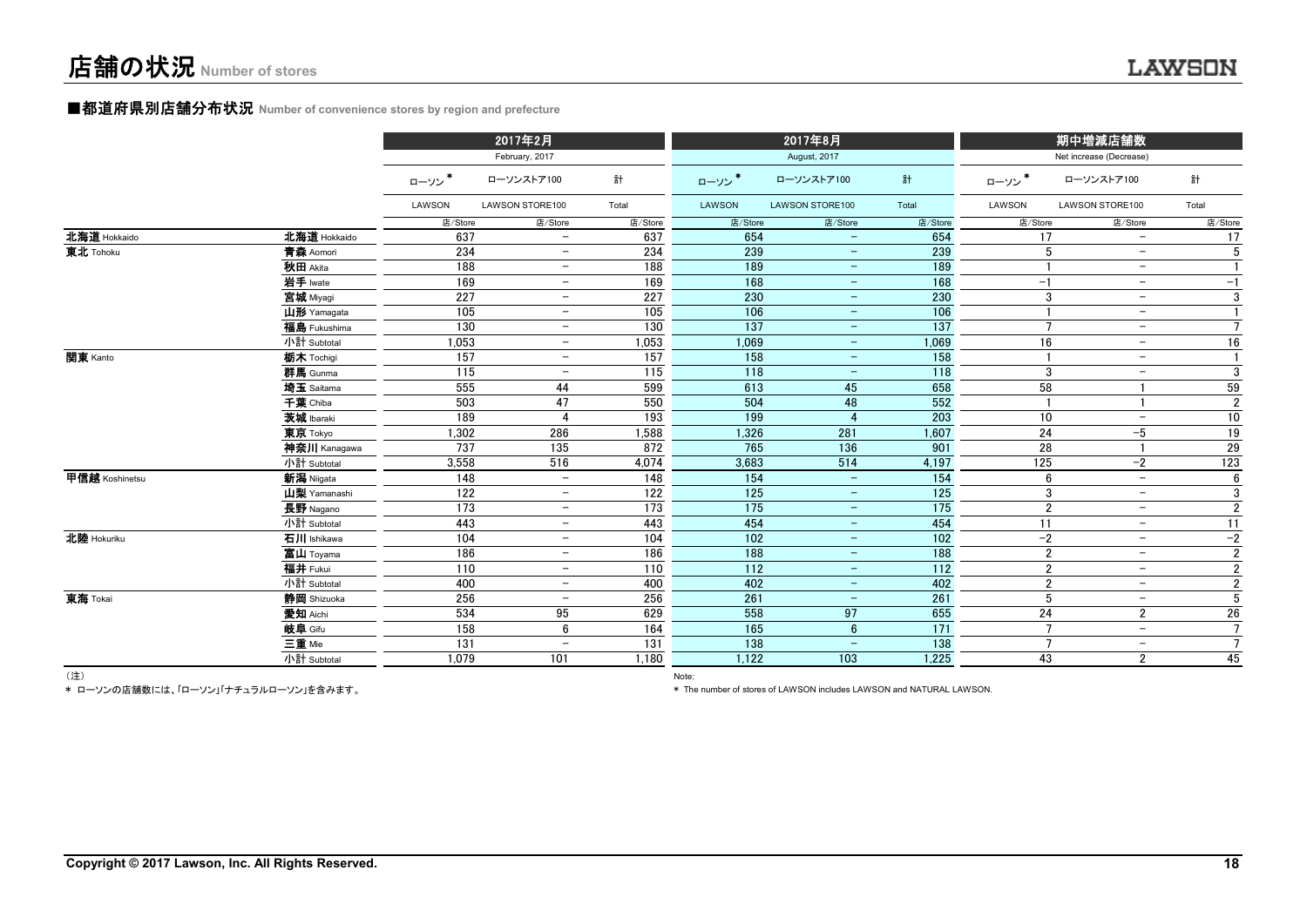## ■都道府県別店舗分布状況 Number of convenience stores by region and prefecture

|                                                                     |                                                         |                  | 2017年2月                  |                  |         | 2017年8月                  |         |                          | 期中増減店舗数                  |                          |
|---------------------------------------------------------------------|---------------------------------------------------------|------------------|--------------------------|------------------|---------|--------------------------|---------|--------------------------|--------------------------|--------------------------|
|                                                                     |                                                         |                  | February, 2017           |                  |         | August, 2017             |         |                          | Net increase (Decrease)  |                          |
|                                                                     |                                                         | ローソン             | ローソンストア100               | 計                | ローソン*   | ローソンストア100               | 計       | ローソン*                    | ローソンストア100               | 計                        |
|                                                                     |                                                         | LAWSON           | LAWSON STORE100          | Total            | LAWSON  | LAWSON STORE100          | Total   | LAWSON                   | LAWSON STORE100          | Total                    |
|                                                                     |                                                         | 店/Store          | 店/Store                  | 店/Store          | 店/Store | 店/Store                  | 店/Store | 店/Store                  | 店/Store                  | 店/Store                  |
| 近畿 Kinki                                                            | 京都 Kyoto                                                | 299              | 29                       | 328              | 309     | 29                       | 338     | 10                       | $\overline{\phantom{0}}$ | 10                       |
|                                                                     | 滋賀 Shiga                                                | 154              | $\overline{\phantom{m}}$ | 154              | 154     | $\overline{\phantom{m}}$ | 154     | $\overline{\phantom{a}}$ | $\overline{\phantom{a}}$ | $\qquad \qquad -$        |
|                                                                     | 奈良 Nara                                                 | 128              | $\overline{\phantom{m}}$ | 128              | 135     | $\overline{\phantom{a}}$ | 135     | $\overline{7}$           | $\overline{\phantom{a}}$ | $\overline{7}$           |
|                                                                     | 和歌山 Wakayama                                            | 137              | $\overline{\phantom{a}}$ | 137              | 138     | $\qquad \qquad -$        | 138     |                          | $\overline{\phantom{m}}$ | $\overline{1}$           |
|                                                                     | 大阪 Osaka                                                | 930              | 118                      | 1.048            | 989     | 116                      | 1,105   | 59                       | $-2$                     | 57                       |
|                                                                     | 兵庫 Hyogo                                                | 629              | 34                       | 663              | 634     | 33                       | 667     | 5                        | $-1$                     | $\overline{4}$           |
|                                                                     | 小計 Subtotal                                             | 2,277            | 181                      | 2,458            | 2,359   | 178                      | 2,537   | 82                       | $-3$                     | 79                       |
| 中国 Chugoku                                                          | 岡山 Okayama                                              | 172              | $\equiv$                 | $\overline{172}$ | 178     | $\equiv$                 | 178     | 6                        | $\overline{\phantom{m}}$ | 6                        |
|                                                                     | 広島 Hiroshima                                            | 199              | $-$                      | 199              | 205     | $\overline{\phantom{a}}$ | 205     | 6                        | $\overline{\phantom{a}}$ | 6                        |
|                                                                     | $\mathbf{\mathsf{H}}$ $\mathbf{\mathsf{\Pi}}$ Yamaquchi | 122              | $\qquad \qquad -$        | 122              | 118     | $\overline{\phantom{m}}$ | 118     | $-4$                     | $\overline{\phantom{m}}$ | $-4$                     |
|                                                                     | 鳥取 Tottori                                              | 137              | $-$                      | 137              | 140     | $\equiv$                 | 140     | 3                        | $\overline{\phantom{a}}$ | 3                        |
|                                                                     | 島根 Shimane                                              | 149              | $-$                      | 149              | 149     | $-$                      | 149     | $\overline{\phantom{a}}$ | $\overline{\phantom{a}}$ | $\qquad \qquad -$        |
|                                                                     | 小計 Subtotal                                             | 779              | $\overline{\phantom{m}}$ | 779              | 790     | $\equiv$                 | 790     | 11                       | $\overline{\phantom{m}}$ | 11                       |
| 四国 Shikoku                                                          | 香川 Kagawa                                               | 131              | $-$                      | 131              | 132     | $\overline{\phantom{a}}$ | 132     |                          | $\overline{\phantom{a}}$ | $\overline{1}$           |
|                                                                     | 愛媛 Ehime                                                | 214              | $\overline{\phantom{m}}$ | 214              | 218     | $-$                      | 218     | -4                       | $\overline{\phantom{a}}$ | 4                        |
|                                                                     | 徳島 Tokushima                                            | 134              | $\overline{\phantom{m}}$ | 134              | 133     | $\equiv$                 | 133     | $-1$                     | $\overline{\phantom{m}}$ | $-1$                     |
|                                                                     | 高知 Kochi                                                | 135              | $\overline{\phantom{a}}$ | 135              | 136     | $-$                      | 136     |                          | $\overline{\phantom{a}}$ | $\overline{1}$           |
|                                                                     | 小計 Subtotal                                             | 614              | $-$                      | 614              | 619     | $\overline{\phantom{m}}$ | 619     | 5                        | $\overline{\phantom{m}}$ | 5                        |
| 九州 Kyushu                                                           | 福岡 Fukuoka                                              | 473              | $-$                      | 473              | 483     | $-$                      | 483     | 10                       | $\overline{\phantom{m}}$ | 10                       |
|                                                                     | 佐賀 Saga                                                 | 68               | $\overline{\phantom{m}}$ | 68               | 69      | $\overline{\phantom{m}}$ | 69      | $\blacksquare$           | $\overline{\phantom{m}}$ | $\overline{1}$           |
|                                                                     | 長崎 Nagasaki                                             | 106              | $\overline{\phantom{m}}$ | 106              | 106     | $\overline{\phantom{a}}$ | 106     | $-$                      | $\overline{\phantom{a}}$ | $\qquad \qquad -$        |
|                                                                     | 大分 Oita                                                 | 176              | $\qquad \qquad -$        | 176              | 179     | $\equiv$                 | 179     | 3                        | $\qquad \qquad -$        | 3                        |
|                                                                     | 熊本 Kumamoto                                             | 145              | $-$                      | 145              | 150     | $\equiv$                 | 150     | 5                        | $\overline{\phantom{m}}$ | 5                        |
|                                                                     | 宮崎 Miyazaki                                             | 104              | $\overline{\phantom{m}}$ | 104              | 104     | $-$                      | 104     | $\qquad \qquad -$        | $\overline{\phantom{a}}$ | $\overline{\phantom{0}}$ |
|                                                                     | 鹿児島 Kagoshima                                           | 191              | $\overline{\phantom{0}}$ | 191              | 194     | $\overline{\phantom{m}}$ | 194     | 3                        | $\overline{\phantom{a}}$ | 3                        |
|                                                                     | 小計 Subtotal                                             | 1.263            | $\qquad \qquad -$        | 1,263            | 1,285   | $\qquad \qquad -$        | 1,285   | 22                       | $\overline{\phantom{a}}$ | 22                       |
| 沖縄 Okinawa                                                          | 沖縄 Okinawa                                              | $\overline{210}$ | $\overline{\phantom{0}}$ | 210              | 218     | $\equiv$                 | 218     | 8                        | $\overline{\phantom{0}}$ | 8                        |
| 国内コンビニエンスストアグループ店舗数計<br>Total number of convenience stores in Japan |                                                         | 12,313           | 798                      | 13,111           | 12,655  | 795                      | 13,450  | 342                      | $-3$                     | 339                      |

\* ローソンの店舗数には、「ローソン」「ナチュラルローソン」を含みます。

(注) Note:

\* The number of stores of LAWSON includes LAWSON and NATURAL LAWSON.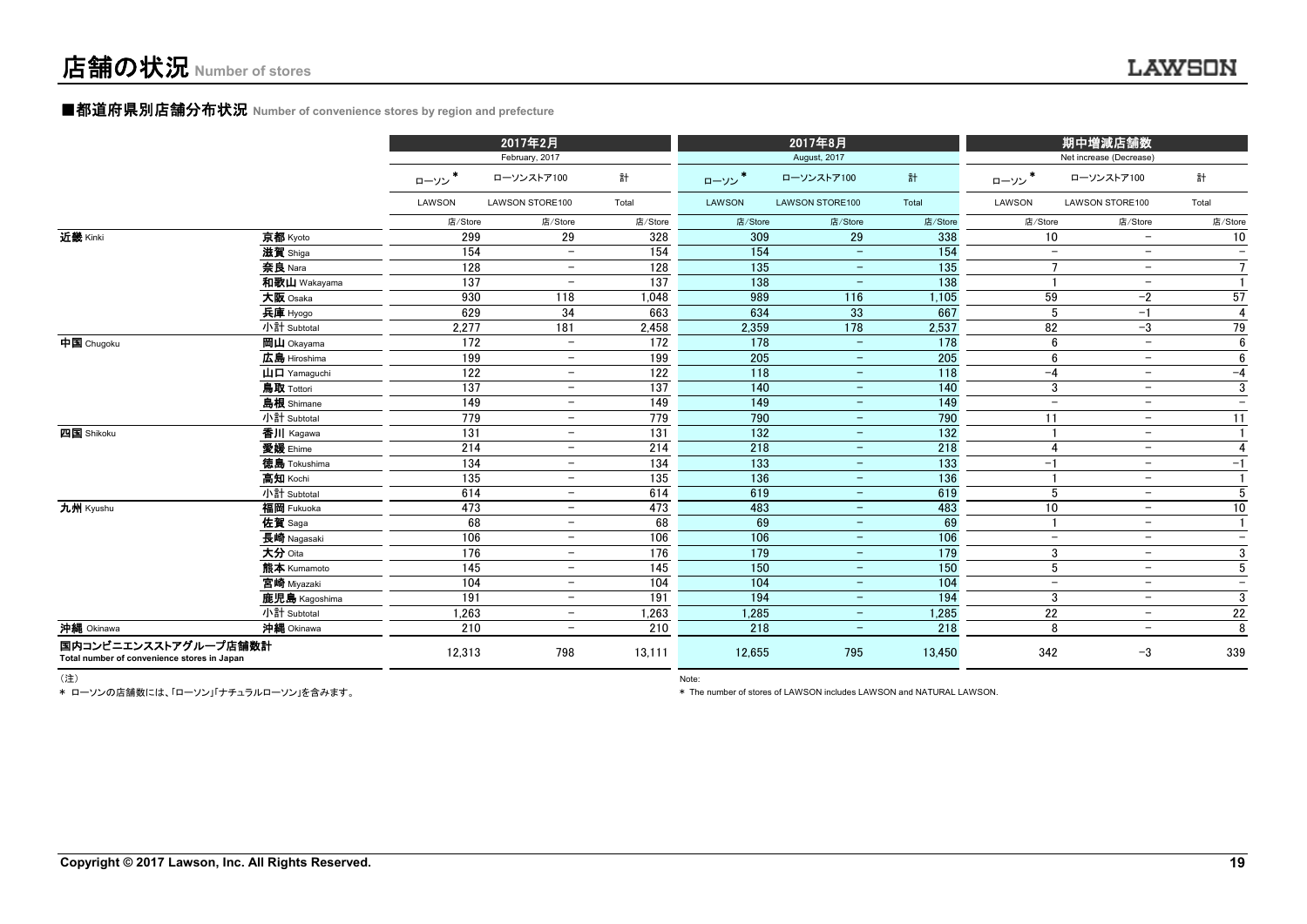### **■海外コンビニエンスストア店舗数 Number of convenience stores abroad**

|                                                       | 2016年8月        | 2017年2月        | 2017年8月      | 期中増減店舗数                 |
|-------------------------------------------------------|----------------|----------------|--------------|-------------------------|
|                                                       | August, 2016   | February, 2017 | August, 2017 | Net increase (Decrease) |
|                                                       | 店/Store        | 店/Store        | 店/Store      | 店/Store                 |
| 中国 上海市及びその周辺地域<br>China Shanghai and surrounding area | 565            | 665            | 780          | 115                     |
| 中国 重慶市<br>China Chongqing                             | 120            | 136            | 145          | 9                       |
| 中国 大連市<br>China Dalian                                | 67             | 82             | 96           | 14                      |
| 中国 北京市<br>China Beijing                               | 38             | 48             | 61           | 13                      |
| 中国 武漢市<br>China Wuhan                                 | 14             | 72             | 134          | 62                      |
| タイ<br>Thailand                                        | 63             | 85             | 92           |                         |
| インドネシア<br>Indonesia                                   | 36             | 36             | 37           |                         |
| フィリピン<br>Philippines                                  | 21             | 30             | 32           | 2                       |
| 米国 ハワイ州<br>United States of America Hawaii            | $\overline{2}$ | $\overline{2}$ |              |                         |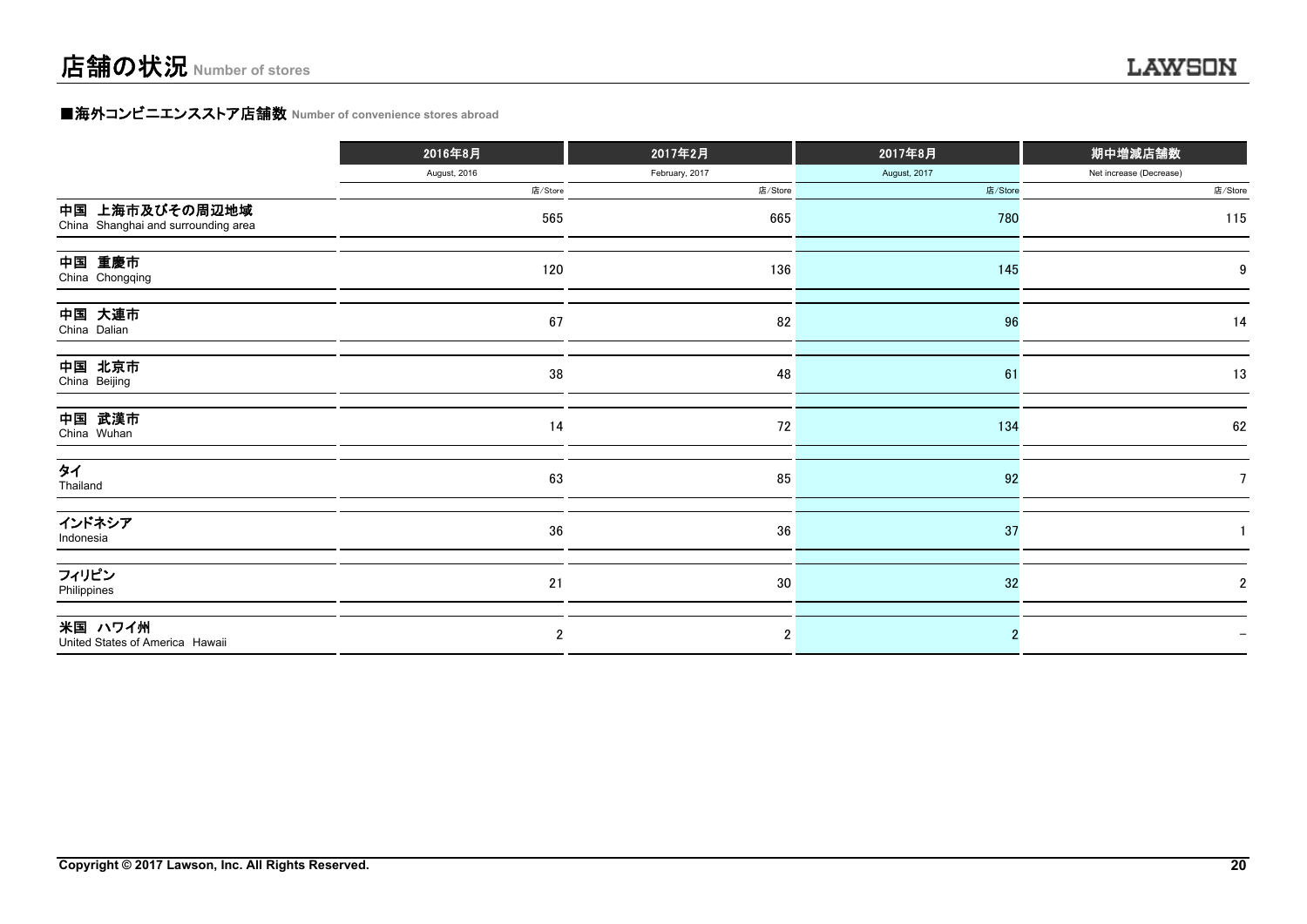### **■その他セグメントの運営する店舗数 Number of stores of other segments**

|                                                          | 2016年8月      | 2017年2月        | 2017年8月      | 期中増減店舗数                 |
|----------------------------------------------------------|--------------|----------------|--------------|-------------------------|
|                                                          | August, 2016 | February, 2017 | August, 2017 | Net increase (Decrease) |
|                                                          | 店/Store      | 店/Store        | 店/Store      | 店/Store                 |
| 株式会社成城石井 *1<br>SEIJO ISHII CO., LTD.                     | 127          | 132            | 137          | .5                      |
| 株式会社ローソンHMVエンタテイメント<br>Lawson HMV Entertainment, Inc.    | 54           | 55             | 54           | -1                      |
| ユナイテッド・シネマ株式会社 <sup>*2</sup><br>United Cinemas Co., Ltd. | 38           | 38             | 39           |                         |

(注)

\*1 (株)成城石井については、直営の成城石井店舗のみを記載しております。

\*2 ユナイテッド・シネマ(株)については、劇場数を記載しております。

Notes:

\*1 For SEIJO ISHII CO., LTD., it states number of its company-operated stores only.

\*2 For United Cinemas Co., Ltd., it states number of theaters.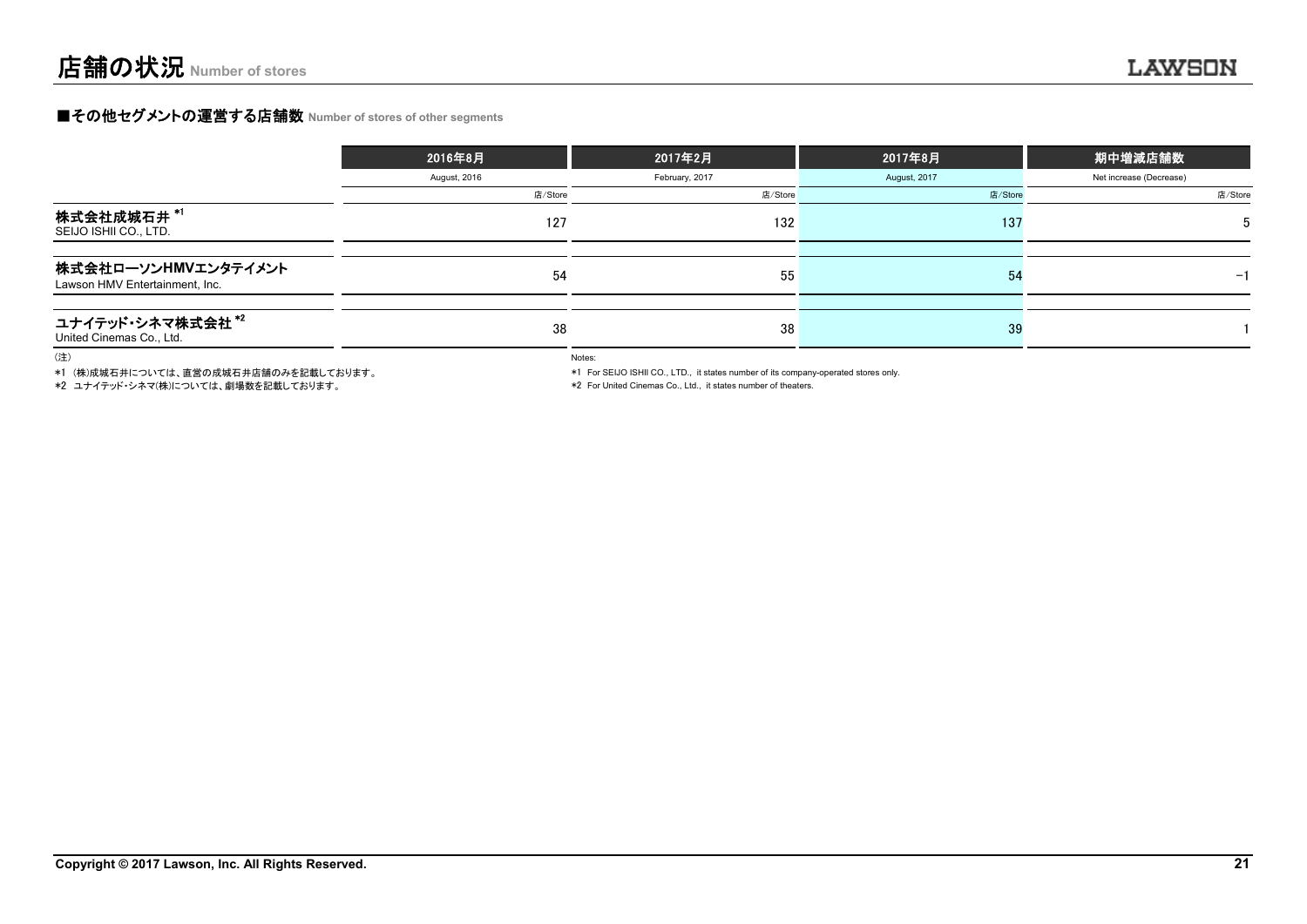### ■既存店売上高前年比及び既存店総荒利益高前年比 **Net sales and gross profit of existing stores**

|                                          |              | 2016年度/FY2016 | 2017年度/FY2017 |                           |  |
|------------------------------------------|--------------|---------------|---------------|---------------------------|--|
|                                          | 第2四半期累計期間/1H | 通期/Full year  | 第2四半期累計期間/1H  | 通期計画/Full year (Forecast) |  |
|                                          | 前年比/YoY      | 前年比/YoY       | 前年比/YoY       | 前年比/YoY                   |  |
| 売上高 Net sales                            | 99.1%        | 99.8%         | 101.0%        | 101.0%                    |  |
| 総荒利益高 Gross profit                       | 99.2%        | 100.0%        | 100.8%        | 101.4%                    |  |
| 売上高(LS100含む) Net sales (including LS100) | 99.2%        | 99.9%         | 100.8%        |                           |  |

### ■平均日販 **Average daily sales per store**

|               | 2016年度/FY2016       |                     | 2017年度/FY2017       |
|---------------|---------------------|---------------------|---------------------|
|               | 第2四半期累計期間/1H        | 通期/Full year        | 第2四半期累計期間/1H        |
|               | 千円/Thousands of yen | 千円/Thousands of yen | 千円/Thousands of yen |
| 全店 All stores | 54                  | 540                 | 549                 |
| 新店 New stores | 49                  | 494                 | 497                 |

■既存店客数及び客単価 Average number of customers and average spending per customer at exsisting stores

|                           |                 | 2016年度/FY2016 |                 |         |                 |         |  |
|---------------------------|-----------------|---------------|-----------------|---------|-----------------|---------|--|
|                           | 第2四半期累計期間/1H    |               | 通期/Full year    |         | 第2四半期累計期間/1H    |         |  |
|                           | 人、円/Person, Yen | 前年比/YoY       | 人、円/Person, Yen | 前年比/YoY | 人、円/Person, Yen | 前年比/YoY |  |
| 客数 Number of customers    | 837             | 99.1%         | 819             | 99.0%   | 830             | 99.5%   |  |
| 客単価 Spending per customer | 605             | 99.9%         | 608             | 100.8%  | 612             | 101.5%  |  |

### **■全店商品別販売構成の推移及び総荒利益率の状況** Sales and gross profit margin by merchandise category at store level (All stores)

|                               |                        | 2016年度/FY2016 |                                    |                        |              |                                    |                        |                           | 2017年度/FY2017                      |                              |  |  |
|-------------------------------|------------------------|---------------|------------------------------------|------------------------|--------------|------------------------------------|------------------------|---------------------------|------------------------------------|------------------------------|--|--|
|                               | 第2四半期累計期間/1H           |               | 通期/Full year                       |                        | 第2四半期累計期間/1H |                                    |                        | 通期計画/Full year (Forecast) |                                    |                              |  |  |
|                               | 十億円<br>Billions of yen | 構成比           | 総荒利益率<br>Share Gross Profit Margin | 十億円<br>Billions of yen | 構成比          | 総荒利益率<br>Share Gross Profit Margin | 十億円<br>Billions of yen | 構成比                       | 総荒利益率<br>Share Gross Profit Margin | 総荒利益率<br>Gross Profit Margin |  |  |
| ファストフード Fast foods            | 235.0                  | 24.5%         | 38.1%                              | 464.8                  | 24.5%        | 38.4%                              | 244.6                  | 24.5%                     | 38.0%                              |                              |  |  |
| 日配食品 Daily delivered foods    | 128.3                  | 13.4%         | 34.4%                              | 251.4                  | 13.3%        | 34.0%                              | 137.4                  | 13.7%                     | 34.3%                              |                              |  |  |
| 加工食品 Processed foods          | 506.0                  | 52.7%         | 24.1%                              | 995.3                  | 52.6%        | 24.1%                              | 526.6                  | 52.7%                     | 24.1%                              |                              |  |  |
| うち、タバコ Cigarettes             | 239.8                  | 25.0%         | 10.8%                              | 471.9                  | 24.9%        | 10.8%                              | 250.0                  | 25.0%                     | 10.8%                              |                              |  |  |
| $+2$<br>非食品 Non-food products | 91.0                   | 9.5%          | 49.4%                              | 182.1                  | 9.6%         | 49.1%                              | 90.4                   | 9.1%                      | 50.3%                              |                              |  |  |
| 合計 Total                      | 960.4                  | 100.0%        | 31.3%                              | 1.893.7                | 100.0%       | 31.4%                              | 999.1                  | 100.0%                    | 31.3%                              | 31.5%                        |  |  |

分類 Category ファストフード Fast foods カランド イン・スタック - 米飯・麺・調理パン(サンドイッチ等)・デリカ・ファストフード等 Rice, noodles, bread, delicatessen items, over-the-counter fast foods, etc. 日配食品 Daily delivered foods contained to the contact of the mail of the form of the foods (vegetable, fruits and meat), etc. 加工食品 Processed foods 飲料・酒類・タバコ・加工食品・菓子等 Soft drinks, alcoholic drinks, cigarettes, processed foods, confectioneries, etc. 非食品 Non-food products **example and according to the Control of Term** 日用品·本·雑誌等 Daily necessities, books, magazines, etc Notes:(注)

 (株)ローソン沖縄の数値は含んでおりません。 なお、本頁の各数値には、エリアフランチャイズ各社(株)ローソン山陰、(株)ローソン高知、(株)ローソン南九州、 \*1 売上高(LS100含む)を除く上記の数値は、(株)ローソンが運営する「ローソン」「ナチュラルローソン」の合計です。 \*1 These figures except for Net sales (including LS100) are sums of total LAWSON and NATURAL LAWSON operated by Lawson, Inc. Futhermore, results of area franchise companies (Lawson Sanin, Inc., Lawson Kochi, Inc., Lawson Minamikyushu, Inc. and Lawson Okinawa, Inc.) are not included in this page.

\*2 非食品の総荒利益率は、手数料収入を含め算出しております。 \*2 Gross profit of non-food products includes service commissions.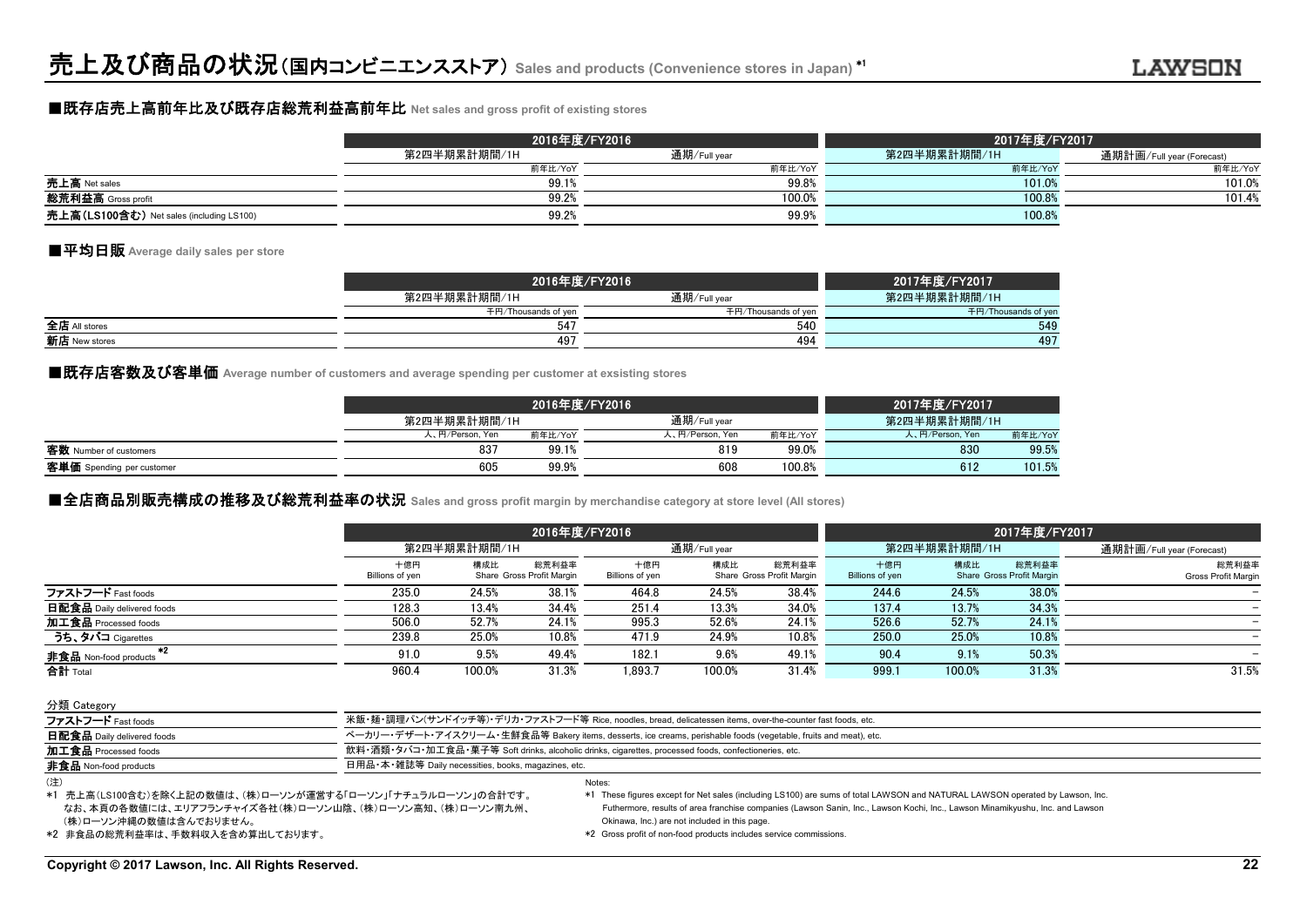### ■酒・タバコ取扱店及び24時間営業店舗数、駐車場設置店舗数 **Liquor-licensed, cigarette-licensed, 24-hour operating and parking-lot equipped stores**

|                                                 |              | 2016年度/FY2016       |              | 2017年度/FY2017       |              |                     |
|-------------------------------------------------|--------------|---------------------|--------------|---------------------|--------------|---------------------|
|                                                 | 第2四半期累計期間/1H |                     | 通期/Full year |                     | 第2四半期累計期間/1H |                     |
|                                                 | 店/Store      | 総店舗数に占める割合<br>Share | 店/Store      | 総店舗数に占める割合<br>Share | 店/Store      | 総店舗数に占める割合<br>Share |
| <b>酒取扱店</b> Liquor-licensed stores              | 1.713        | 96.9%               | 11.896       | 96.8%               | 12.168       | 96.5%               |
| タバコ取扱店 Cigarette-licensed stores                | 1.207        | 92.8%               | 11.426       | 93.0%               | 11.729       | 93.0%               |
| 24時間営業店 24-hour operating stores                | 1.546        | 95.6%               | 11.715       | 95.3%               | 11.932       | 94.6%               |
| <b>駐車場設置店</b> Stores equipped with parking lots | 8.467        | 70.1%               | 8.654        | 70.4%               | 8.854        | 70.2%               |

### ■平均在庫(全店 期末1店舗当たり平均在庫売価) Inventory turnover in days (Based on all stores, inventory per store)

|                                 |                                | 2016年度/FY2016 | 2017年度/FY2017                  |         |                                |         |
|---------------------------------|--------------------------------|---------------|--------------------------------|---------|--------------------------------|---------|
|                                 | 第2四半期累計期間/1H                   |               | 通期/Full year                   |         | 第2四半期累計期間/1H                   |         |
|                                 | 千円、日<br>Thousands of yen, days | 前年比/YoY       | 千円,日<br>Thousands of yen, days | 前年比/YoY | 千円、日<br>Thousands of yen, days | 前年比/YoY |
| 在庫 Inventory                    | 6.648                          | 99.3%         | 6.618                          | 106.9%  | 6.557                          | 98.6%   |
| 在庫日数 Inventory turnover in days | 13.8                           | 94.0%         | 13.8                           | 95.9%   | 14.2                           | 102.8%  |

### ■売場面積(全店) **Area of floor (All stores)**

|                      |                              |         | 2017年度/FY2017                |         |                              |         |
|----------------------|------------------------------|---------|------------------------------|---------|------------------------------|---------|
|                      | 第2四半期累計期間/1H                 |         | 通期/Full year                 |         | 第2四半期累計期間/1H                 |         |
|                      | m <sup>2</sup> /Square meter | 前年比/YoY | m <sup>2</sup> /Square meter | 前年比/YoY | m <sup>2</sup> /Square meter | 前年比/YoY |
| 全店売場面積 Area of floor | .461.287                     | 102.1%  | .479.716                     | 103.0%  | 547.676                      | 105.9%  |

# ■収納代行業務の状況(全店) **Third party bill settlement (All stores)**

|                                |                                     | 2016年度/FY2016 |                                     | 2017年度/FY2017 |                                     |         |
|--------------------------------|-------------------------------------|---------------|-------------------------------------|---------------|-------------------------------------|---------|
|                                | 第2四半期累計期間/1H                        |               | 通期/Full year                        |               | 第2四半期累計期間/1H                        |         |
|                                | 百万円、百万件<br>Millions of yen, million | 前年比/YoY       | 百万円、百万件<br>Millions of yen, million | 前年比/YoY       | 百万円、百万件<br>Millions of yen, million | 前年比/YoY |
| <b>収納金額</b> Transaction amount | 1.160.485                           | 101.1%        | 2.132.450                           | 102.1%        | 1.225.735                           | 105.6%  |
| 取扱件数 Number of settlement      | 104.8                               | 101.4%        | 202.0                               | 101.9%        | 108.4                               | 103.5%  |
| 手数料収入 Commission revenues      | 5.587                               | 100.2%        | 10.788                              | 101.1%        | 5.812                               | 104.0%  |
| (注)                            |                                     | Note:         |                                     |               |                                     |         |

\* 上記の数値は、(株)ローソンが運営する「ローソン」「ナチュラルローソン」「ローソンストア100」の合計です。

\* These figures are sums of total LAWSON, NATURAL LAWSON and LAWSON STORE100 operated by Lawson, Inc.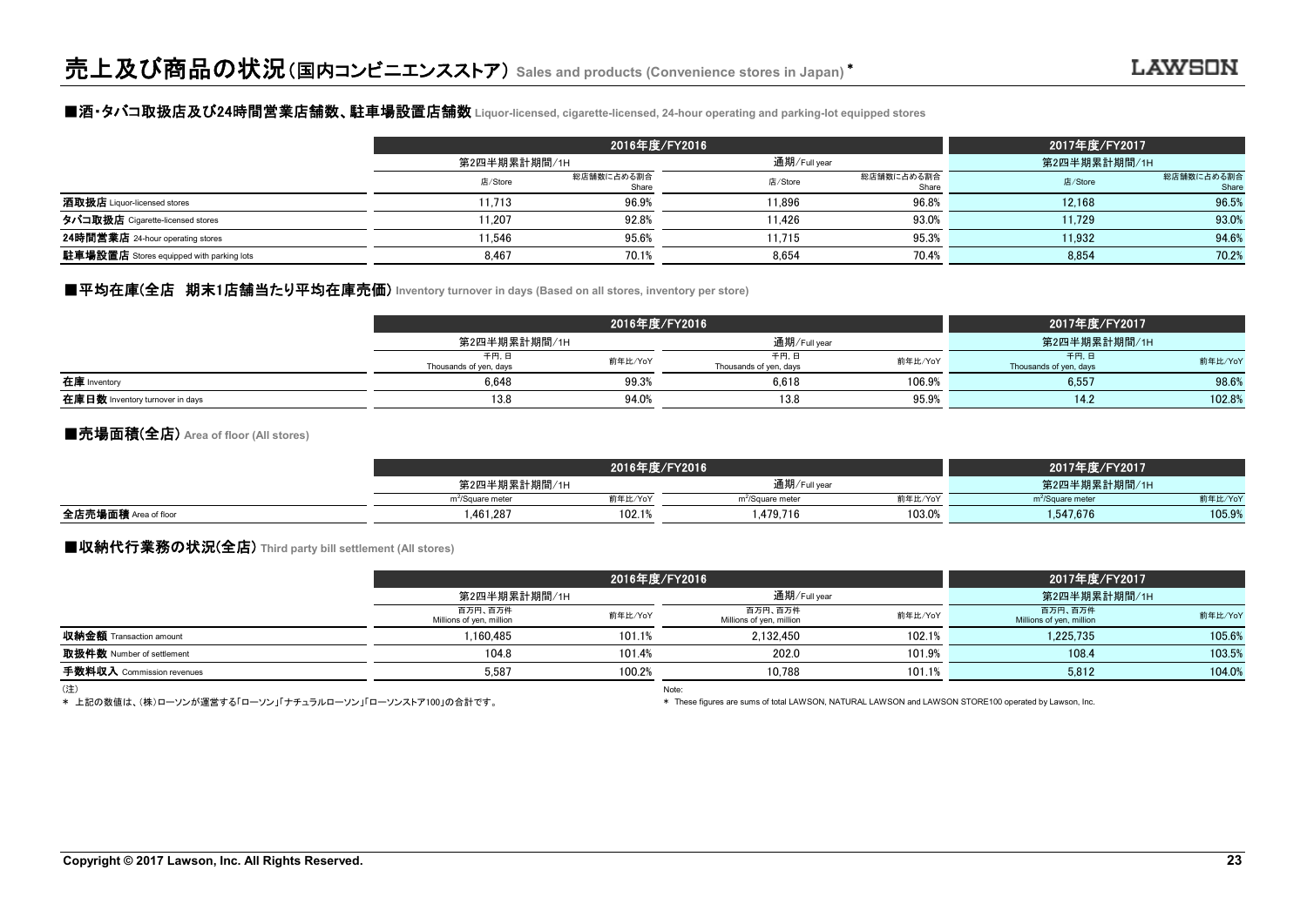### **■国内コンビニエンスストア事業 グループ全店売上高** Total sales of convenience store business in Japan

|                       | 2016年度/FY2016       |         |                     |              | 2017年度/FY2017       |              |  |
|-----------------------|---------------------|---------|---------------------|--------------|---------------------|--------------|--|
|                       | 第2四半期累計期間/1H        |         |                     | 通期/Full year |                     | 第2四半期累計期間/1H |  |
|                       | 百万円/Millions of yen | 前年比/YoY | 百万円/Millions of yen | 前年比/YoY      | 百万円/Millions of yen | 前年比/YoY      |  |
| 単体 Non-consolidated   | 1.028.626           | 103.6%  | 2.027.504           | 103.4%       | 1.066.292           | 103.7%       |  |
| グループ会社 Group company  | 45.657              | 113.6%  | 106.925             | 129.2%       | 74.889              | 164.0%       |  |
| チケット等取扱高 Tickets etc. | 161.570             | 96.7%   | 320.647             | 101.0%       | 176.023             | 108.9%       |  |
| 合計 Total              | .235.854            | 103.0%  | 2.455.076           | 104.0%       | 1.317.205           | 106.6%       |  |

\*1 グループ会社は、(株)ローソン山陰、(株)ローソン高知、(株)ローソン南九州、(株)ローソン沖縄の運営する店舗の売上 高を合計しております。

(注) Notes:

\*1 For group company, it is a total sales of stores oprerated by Lawson Sanin, Inc., Lawson Kochi, Inc., Lawson Minamikyushu, Inc. and Lawson Okinawa, Inc.

\*2 For tickets and others gross sale, it is a total gross sales of convenience store business in Japan (including non-consolidated and group company) operated by

\*2 チケット等取扱高は、 当社グループの運営する国内のコンビニエンスストア事業全て(単体及びグループ会社を含む) Lawson group. の取扱高を合計しております。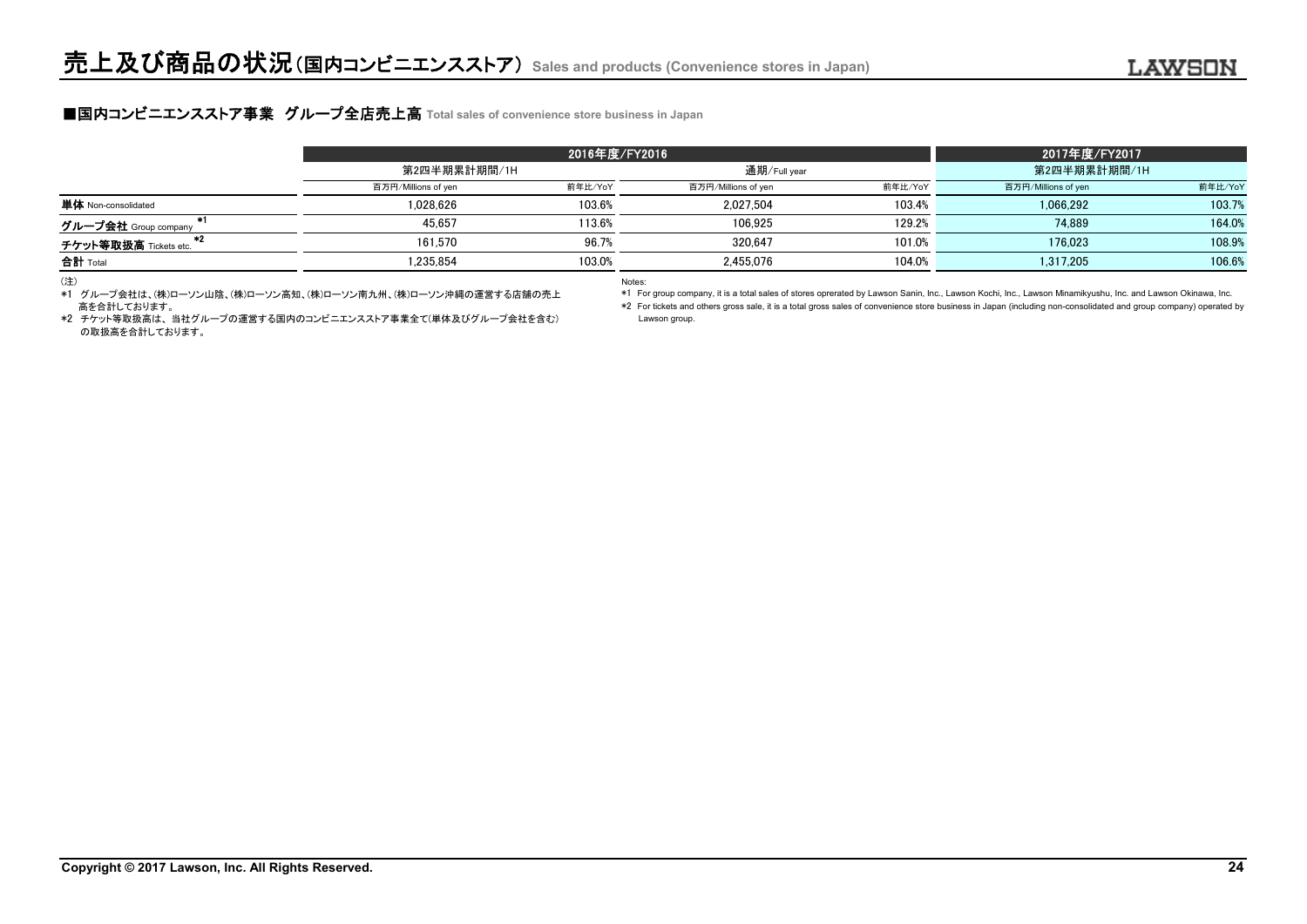# 従業員の状況 **Number of employees** ........

|                                         |       | 2016年度/FY2016                         |       |                                       |        | 2017年度/FY2017                         |  |
|-----------------------------------------|-------|---------------------------------------|-------|---------------------------------------|--------|---------------------------------------|--|
|                                         |       | 第2四半期累計期間/1H                          |       | 通期/Full year                          |        | 第2四半期累計期間/1H                          |  |
|                                         |       | 人/Person 期中増減/Net increase (Decrease) |       | 人/Person 期中増減/Net increase (Decrease) |        | 人/Person 期中増減/Net increase (Decrease) |  |
| 単体 Non-consolidated                     |       |                                       |       |                                       |        |                                       |  |
| 従業員数 Employees                          | 4.124 | 278                                   | 4.217 | 371                                   | 4.427  | 210                                   |  |
| パートタイマー Part-time and temporary workers | 2,057 | 209                                   | 2,197 | 349                                   | 2,587  | 390                                   |  |
| 連結子会社 Consolidated subsidiaries         |       |                                       |       |                                       |        |                                       |  |
| 従業員数 Employees                          | 4.953 | 422                                   | 5.186 | 655                                   | 5.372  | 186                                   |  |
| パートタイマー Part-time and temporary workers | 7.525 | 609                                   | 7.686 | 770                                   | 7,717  | 31                                    |  |
| 連結計 Consolidated                        |       |                                       |       |                                       |        |                                       |  |
| 従業員数 Employees                          | 9.077 | 700                                   | 9.403 | 1.026                                 | 9.799  | 396                                   |  |
| パートタイマー Part-time and temporary workers | 9.582 | 818                                   | 9.883 | 1.119                                 | 10.304 | 421                                   |  |